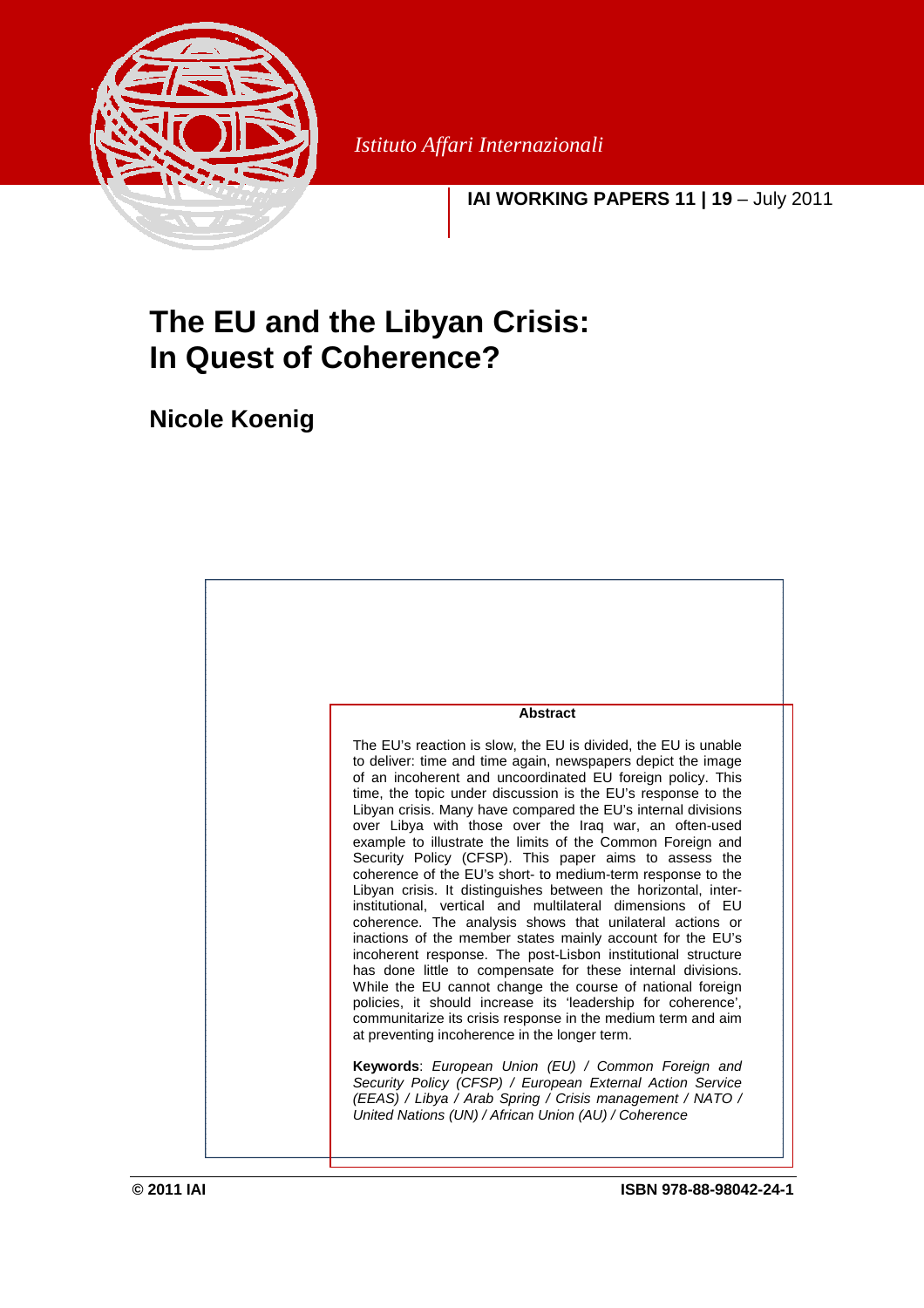# **The EU and the Libyan Crisis: In Quest of Coherence?**

by Nicole Koenig<sup>∗</sup>

Europe's common security and foreign policy is in crisis. It has drifted away.

Top European diplomat $1$ 

# **1. Introduction**

Not long ago, Libya's Col. Muammar Gaddafi signed friendship treaties and trade deals with major Western leaders and presented himself as an active partner in the fight against terrorism and illegal migration. While the dictator "camped" in several European capitals, the EU and Libya were negotiating a Framework Agreement aiming at "the full reintegration of Libya in bilateral and multilateral international relations"<sup>2</sup> and at a fruitful political dialogue on issues of common interest. The events in February 2011 heralded the end of this period of international Realpolitik. On 27 June, the International Criminal Court (ICC) issued an arrest warrant for Gaddafi, accusing him of crimes against humanity (murder and persecution).

Riots in Benghazi were triggered by the arrest of human rights activist Fethi Tarbel on 15 February. Inspired by the unrest sweeping through much of the Arab world, the riots soon turned into a general uprising against Gaddafi, who has ruled the country for over 40 years. The regime responded with massive repression and violence against civilians. On 5 March, opposition forces established the Transitional National Council (TNC) in Benghazi, chaired by Gaddafi's former justice minister Jalil, and presenting itself as the sole representative of all Libya. $3$ 

On 26 February, the UN Security Council (UNSC) reacted to the outbreak of violence by adopting resolution 1970 referring the situation to the ICC and imposing an arms embargo as well as strong sanctions.<sup>4</sup> Faced with continued violence against civilians and something increasingly resembling a mismatched civil war, the UNSC adopted

 $4$  UN Security Council, Resolution 1970 (2011) (S/RES/1970 (2011)), 26 February 2011, [http://www.un.org/Docs/journal/asp/ws.asp?m=S/RES/1970%20%282011%29.](http://www.un.org/Docs/journal/asp/ws.asp?m=S/RES/1970%20%282011%29)

Paper prepared for the Istituto affari internazionali (IAI), July 2011.

<sup>∗</sup> Nicole Koenig is a Marie Curie PhD Fellow, currently based at the Istituto affari internazionali (IAI).

<sup>&</sup>lt;sup>1</sup> Quoted in: AFP, "Europe's foreign policy in line of fire over Libya", in Dawn, 24 March 2011,

[http://www.dawn.com/2011/03/24/europes-foreign-policy-in-line-of-fire-over-libya.html.](http://www.dawn.com/2011/03/24/europes-foreign-policy-in-line-of-fire-over-libya.html)<br><sup>2</sup> European Commission, *Concept Note Libye, Country Strategy Paper and Notional I*l

European Commission, Concept Note Libya - Country Strategy Paper and National Indicative Programme 2011-2013, April 2009,

[http://ec.europa.eu/world/enp/mid\\_term\\_review/final\\_concept\\_note\\_libya\\_en.pdf.](http://ec.europa.eu/world/enp/mid_term_review/final_concept_note_libya_en.pdf) 

 $3$  The legitimacy and representativeness of the TNC had been called into question, especially since some of its leading members were former members of the Gheddafi regime (Khalid Mahmoud, "Secret European delegation to be sent to Libya to convince Gaddafi to step down", in Asharq Al-Awsat, 9 March 2011, [http://www.asharq-e.com/news.asp?section=1&id=24439\).](http://www.asharq-e.com/news.asp?section=1&id=24439)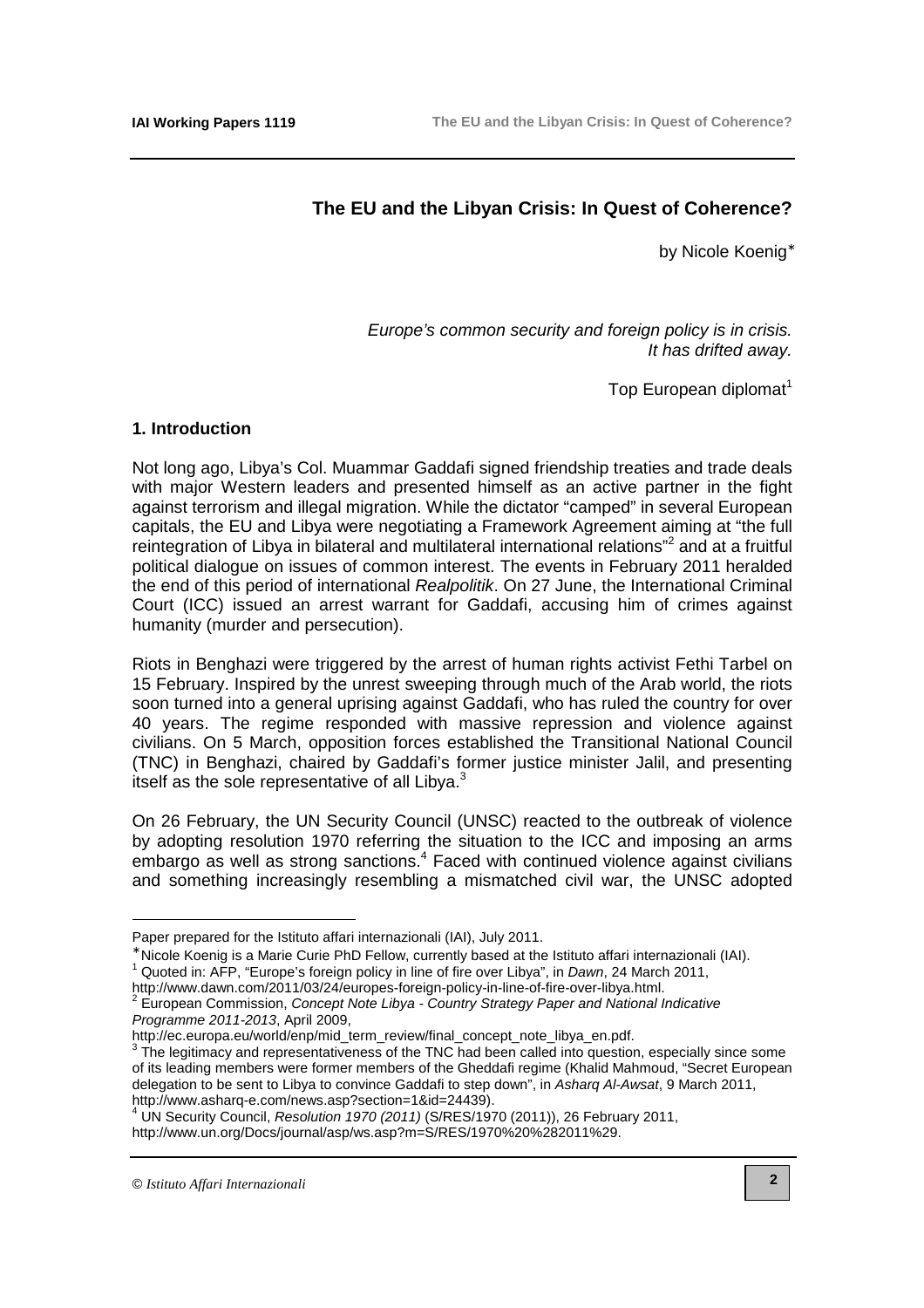resolution 1973 establishing a no-fly zone and authorizing member states to "take all necessary measures (…) to protect civilians (…) while excluding a foreign occupation force."<sup>5</sup> On 19 March, a multi-national coalition, spearheaded by France, the United Kingdom (UK) and the United States (US), began a broad campaign of air strikes against pro-Gaddafi forces. By the end of March, the North Atlantic Treaty Organization (NATO) assumed command of all air operations. The ongoing crisis has led to thousands of casualties $^6$  and has triggered a refugee and humanitarian crisis. By mid-June, more than one million Libyans and third country nationals had fled Libya.<sup>7</sup>

While the response of the UNSC to the Libyan crisis was praised for its "unprecedented speed and unanimity", $8$  the performance of the European Union (EU) was met with sharp criticism. The EU's reaction was criticized for being too slow, too weak, too divided, and essentially incoherent.<sup>9</sup> Some already mourned the death of the Union's Common Foreign and Security Policy: "The CFSP died in Libya – we just have to pick a sand dune under which we can bury it."<sup>10</sup>

This paper aims to analyse the (in)coherence of the EU's response to the Libyan crisis. What are the underlying causes of incoherence? And how could the EU increase its coherence in the future? In order to offer a comprehensive picture and targeted recommendations, the paper will distinguish the horizontal, inter-institutional, vertical and multilateral dimensions of coherence. The focus of the paper lies on the short- to medium term crisis response of the  $EU^{11}$  It draws on insights from academic work, policy analyses by leading think tanks, press coverage, official documents, and expert interviews.<sup>12</sup>

<sup>&</sup>lt;sup>5</sup> UN Security Council, Resolution 1973 (2011) (S/RES/1973 (2011)), 17 March 2011,

<http://www.un.org/Docs/journal/asp/ws.asp?m=S/RES/1973%20%282011%29>.

<sup>6</sup> The exact number of casualties remains unknown.

<sup>&</sup>lt;sup>7</sup> International Organization for Migration, IOM Response to the Libyan Crisis. External Situation Report, 14 June 2011, http://www.migration-

crisis.com/libya/page\_sitreps/extsitreps/external\_sit\_rep\_14th\_june.pdf.

 $8$  Harvey Morris, "Date with history as UN acts over Libya", in Financial Times, 27 February 2011, [http://www.ft.com/cms/s/0/75315bb4-42a2-11e0-8b34-00144feabdc0.html.](http://www.ft.com/cms/s/0/75315bb4-42a2-11e0-8b34-00144feabdc0.html) 

<sup>&</sup>lt;sup>9</sup> See for example: Hans Kundnani and Justin Vaïsse, "EU foreign policy: moving on from Libya", in openDemocracy[, 15 April 2011, http://www.opendemocracy.net/hans-kundnani-justin-vaïsse/eu-foreign](http://www.opendemocracy.net/hans-kundnani-justin-va�sse/eu-foreign-policy-moving-on-from-libya)policy-moving-on-from-libya.; Sally McNamara, The Crisis in Libya Exposes a Litany of Failed EU Policies, Washington, The Heritage Foundation, 3 March 2011 (Web Memo, No. 3178),

[http://www.heritage.org/research/reports/2011/03/the-crisis-in-libya-exposes-a-litany-of-failed-eu-policies;](http://www.heritage.org/research/reports/2011/03/the-crisis-in-libya-exposes-a-litany-of-failed-eu-policies) International Institute for Strategic Studies, "War in Libya: Europe's confused response", in Strategic Comments[, Vol. 17, No. 18, April 2011, http://www.iiss.org/publications/strategic-comments/past](http://www.iiss.org/publications/strategic-comments/past-issues/volume-17-2011/april/war-in-libya-europes-confused-response)issues/volume-17-2011/april/war-in-libya-europes-confused-response.

<sup>&</sup>lt;sup>10</sup> Quoted in: Alvise Armellini, "Diplomats mourn 'death' of EU defence policy over Libya", Deutsche Presse-Agentur, 24 March 2011,

[http://www.monstersandcritics.com/news/africa/news/article\\_1628333.php.](http://www.monstersandcritics.com/news/africa/news/article_1628333.php) 

<sup>11</sup> Insofar as the crisis is ongoing, it would be premature to assess the coherence of the EU's medium- to long-term response.

 $12$  This paper draws on insights from eleven semi-structured interviews with experts from academia, national diplomatic services, EU institutions and international organizations, conducted between 6 and 28 June 2011.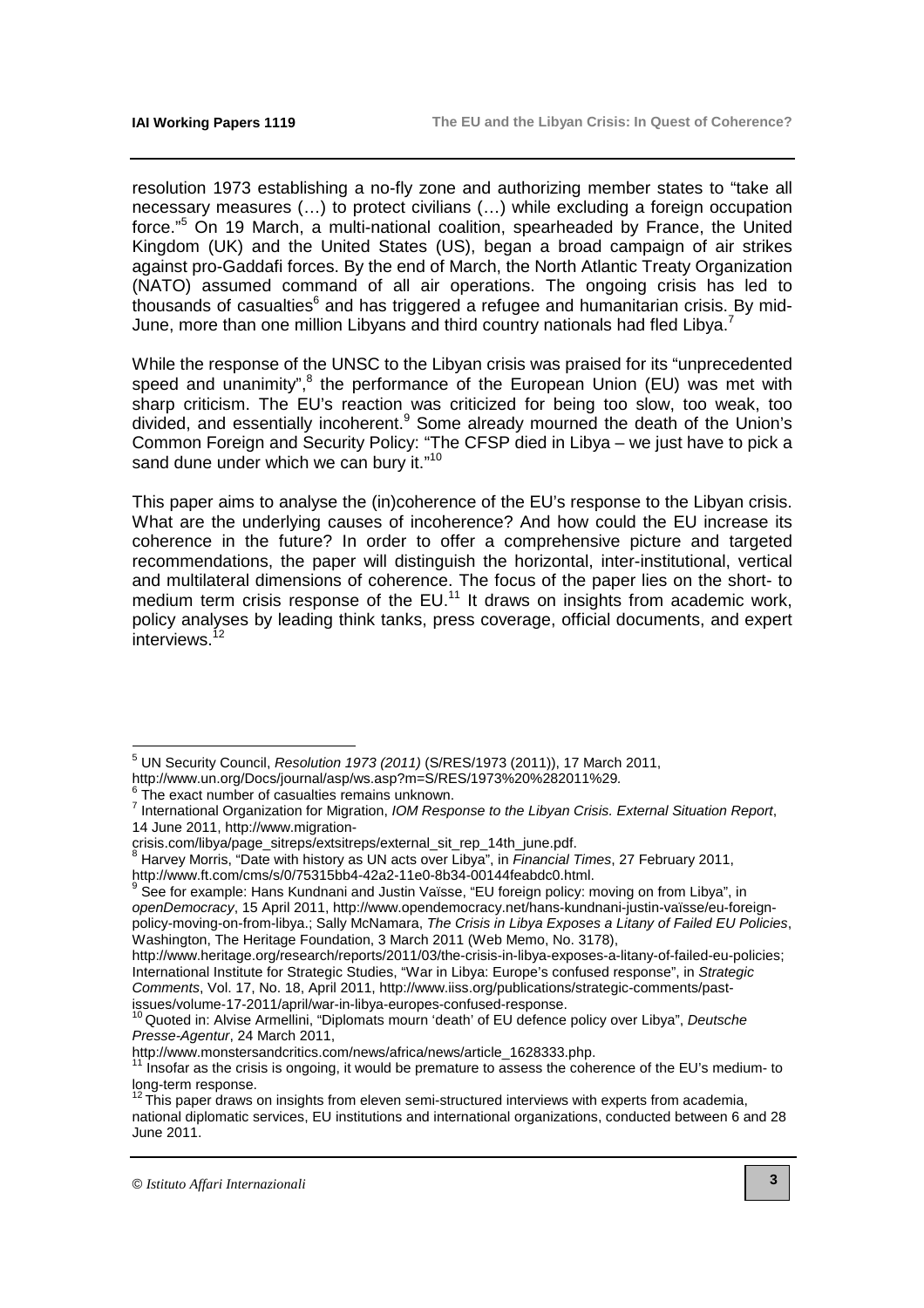# **2. The EU's Response to the Libyan Crisis**

The EU disposes of a panoply of crisis management instruments including diplomatic measures, humanitarian assistance and civil protection, military and civilian operations, and migration- and trade-related activities. Diplomatic tools include standard measures like declarations, demarches, high-level meetings, participation in international conferences, conflict mediation, etc. Collectively, the EU is the world's largest humanitarian and development aid donor. Since 2003, the EU has conducted civilian and military crisis management operations in the framework of the Common Security and Defence Policy (CSDP), spanning from police and border assistance missions to more robust military operations. In 2004, the EU created the border agency Frontex in order to "coordinate the operational cooperation between Member States"<sup>13</sup> in securing the external borders of the Schengen area. Finally, the EU can impose different types of restrictive measures in response to violations of international law or human rights. In response to the Libyan crisis, a broad range of these EU crisis management instruments came into effect.

On 20 February, the High Representative for CFSP (HR) Catherine Ashton issued a declaration on behalf of the EU stating that the Union was "extremely concerned by the events unfolding in Libya"<sup>14</sup> and urged the Libyan authorities to refrain from the use of violence. At the extraordinary European Council meeting on 11 March, the Heads of State declared that Gaddafi had lost all legitimacy as an interlocutor and urged him to step down. They welcomed and encouraged the TNC in Benghazi, which, while not recognized as the sole representative of Libya, was henceforth considered "a political interlocutor".<sup>15</sup> On 22 May, Ashton opened a liaison office in Benghazi in order to support "the nascent democratic Libya in border management, security reform, the economy, health, education, and in building civil society."<sup>16</sup>

The European Commission reacted to the Libyan crisis by launching two of its major emergency instruments: the civil protection mechanism and humanitarian assistance. Activated on 23 February, the civil protection mechanism facilitated member state consular operations by pooling and identifying transport means for the evacuation of an estimated 5,800 EU citizens.<sup>17</sup> As of 30 May, the Commission and the member states had provided over  $\epsilon$ 144,8 million<sup>18</sup> for humanitarian aid and civil protection, making the EU as a whole the biggest humanitarian donor to Libya.<sup>19</sup> EU field experts in

<sup>17</sup> European Commission - ECHO, Libyan Crisis, Factsheet, 21 June 2011,

 $\overline{\phantom{a}}$ 

<sup>&</sup>lt;sup>13</sup> Frontex, What is Frontex, [http://www.frontex.europa.eu.](http://www.frontex.europa.eu)

<sup>&</sup>lt;sup>14</sup> Council of the European Union, Declaration by the High Representative, Catherine Ashton, on behalf of the European Union on events in Libya (6795/1/11 Presse 33), Brussels, 20 February 2011, [http://www.consilium.europa.eu/uedocs/cms\\_data/docs/pressdata/en/cfsp/119397.pdf](http://www.consilium.europa.eu/uedocs/cms_data/docs/pressdata/en/cfsp/119397.pdf).

<sup>15</sup> Council of the European Union, Declaration of the Extraordinary European Council, 11 March 2011 (EUCO 7/1/11 REV 1), Brussels, 20 April 2011,

[http://www.consilium.europa.eu/uedocs/cms\\_data/docs/pressdata/en/ec/119780.pdf.](http://www.consilium.europa.eu/uedocs/cms_data/docs/pressdata/en/ec/119780.pdf) <sup>16</sup> Toby Vogel, "EU opens office in Benghazi", in *European Voice,* 23 May 2011,

[http://www.europeanvoice.com/article/2011/may/eu-opens-office-in-benghazi/71147.aspx.](http://www.europeanvoice.com/article/2011/may/eu-opens-office-in-benghazi/71147.aspx)

[http://ec.europa.eu/echo/files/aid/countries/libya\\_factsheet.pdf.](http://ec.europa.eu/echo/files/aid/countries/libya_factsheet.pdf)

**Ibidem** 

<sup>19</sup> As a comparison, the United States has provided around €56,7 million for humanitarian assistance in Libya as of 9 June 2011. See U.S. Department of State, Update: U.S. Government Humanitarian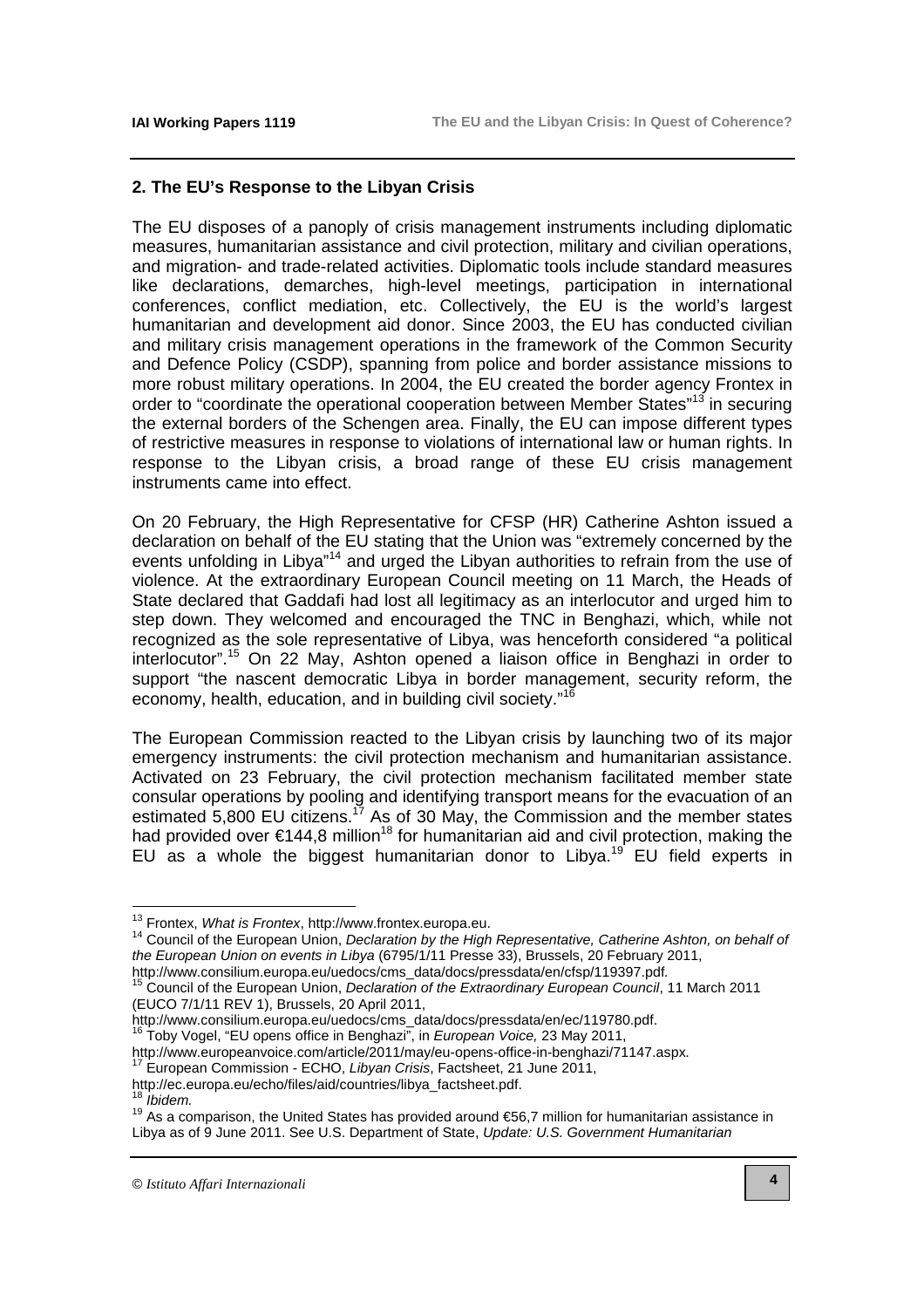humanitarian aid and civil protection have been deployed inside Libya and on its borders with Tunisia, Egypt, Algeria, and Chad.<sup>20</sup>

The massive influx of migrants from North Africa has put the protection and reception systems of several EU member states, Italy and Malta in particular, under strain. On 20 February, the EU responded to Italy's formal request and launched the Frontex Joint Operation Hermes 2011, mandated to assist Italian authorities in coping with ongoing and prospective migratory flows.<sup>21</sup> In response to the volatile situation in North Africa in general and Libya in particular, the EU extended the operational area of the Frontex Joint Operation Poseidon Sea to include Crete.<sup>22</sup> At the Justice and Home Affairs Council on 11-12 April, the interior ministers reaffirmed the "need for genuine and concrete solidarity towards Member States most directly concerned by migratory movements".<sup>23</sup>

The EU both implemented the sanctions against Libya adopted by the UNSC and went beyond them. On 28 February, the Council adopted decision 2011/137/CFSP implementing UNSC Resolution 1970 and imposing an arms embargo against Libya and targeted sanctions (i.e., a visa ban and an asset freeze) on 26 persons related to the Gaddafi regime.<sup>24</sup> On 10 March and 21 March, the EU extended these restrictive measures to key Libyan financial entities and another 11 persons. Following the adoption of UNSC resolution 1973, the EU imposed further sanctions on 24 March. Council Decision 2011/137/CFSP was amended with the aim of implementing the nofly zone and extending the asset freeze to additional persons as well as to the Libyan National Oil Corporation and five of its subsidiaries. On 12 April, the Union extended the asset freeze to 26 energy firms accused of financing Gaddafi´s regime, thereby imposing a de facto oil and gas embargo.<sup>25</sup> The Council adopted further sanctions on  $\overline{7}$ June targeting Libyan port authorities.<sup>2</sup>

On 1 April, the Council adopted a decision on EUFOR Libya, a military operation to support humanitarian assistance operations in Libya. If requested by the UN Office for the Coordination of Humanitarian Affairs (OCHA), EUFOR Libya would be deployed to Libya to secure the movement and evacuation of displaced persons and to support humanitarian agencies in their work. The operation would have an Italian commander,

[lex.europa.eu/LexUriServ/LexUriServ.do?uri=OJ:L:2011:058:0053:0062:EN:PDF.](http://eur-lex.europa.eu/LexUriServ/LexUriServ.do?uri=OJ:L:2011:058:0053:0062:EN:PDF) 

<sup>25</sup> AFP, "New EU sanctions put the squeeze on Libyan oil sector", 12 April 2011, [http://www.google.com/hostednews/afp/article/ALeqM5j9ZNrMmRAmku4P-nrn\\_AG7b4WFfw.](http://www.google.com/hostednews/afp/article/ALeqM5j9ZNrMmRAmku4P-nrn_AG7b4WFfw) 

 $^{26}$  Council of the European Union, Libya: Six ports targeted by new EU sanctions (11221/11 Presse 167), Brussels, 7 June 2011,

[http://www.consilium.europa.eu/uedocs/cms\\_data/docs/pressdata/EN/foraff/122446.pdf.](http://www.consilium.europa.eu/uedocs/cms_data/docs/pressdata/EN/foraff/122446.pdf) 

<u>.</u>

Assistance in Response to the Libya Crisis, Fact Sheet, 9 June 2011,

[http://www.state.gov/r/pa/prs/ps/2011/06/165315.htm.](http://www.state.gov/r/pa/prs/ps/2011/06/165315.htm) 

European Commission - ECHO, Libyan Crisis, cit.

<sup>&</sup>lt;sup>21</sup> Frontex, "Hermes 2011 running", in News Releases, 22 February 2011,

[http://www.frontex.europa.eu/newsroom/news\\_releases/art96.html.](http://www.frontex.europa.eu/newsroom/news_releases/art96.html) 

 $^{22}$  Frontex, "Update Joint Operation Poseidon  $2011$ ", in News Releases, 26 March 2011,

[http://www.frontex.europa.eu/newsroom/news\\_releases/art104.html.](http://www.frontex.europa.eu/newsroom/news_releases/art104.html) 

 $^{23}$  Council of the European Union, Council Conclusions on the management of migration from the Southern Neighbourhood, 3081st Justice and Home Affairs Council meeting, Luxembourg, 11-12 April 2011(8692/11 Presse 93), [http://www.consilium.europa.eu/uedocs/cms\\_data/docs/pressdata/en/jha/121479.pdf.](http://www.consilium.europa.eu/uedocs/cms_data/docs/pressdata/en/jha/121479.pdf) 

 $^{24}$  Council of the European Union, Council Decision 2011/137/CFSP of 28 February 2011 concerning restrictive measures in view of the situation in Libya, Brussels, 28 February 2011, http://eur-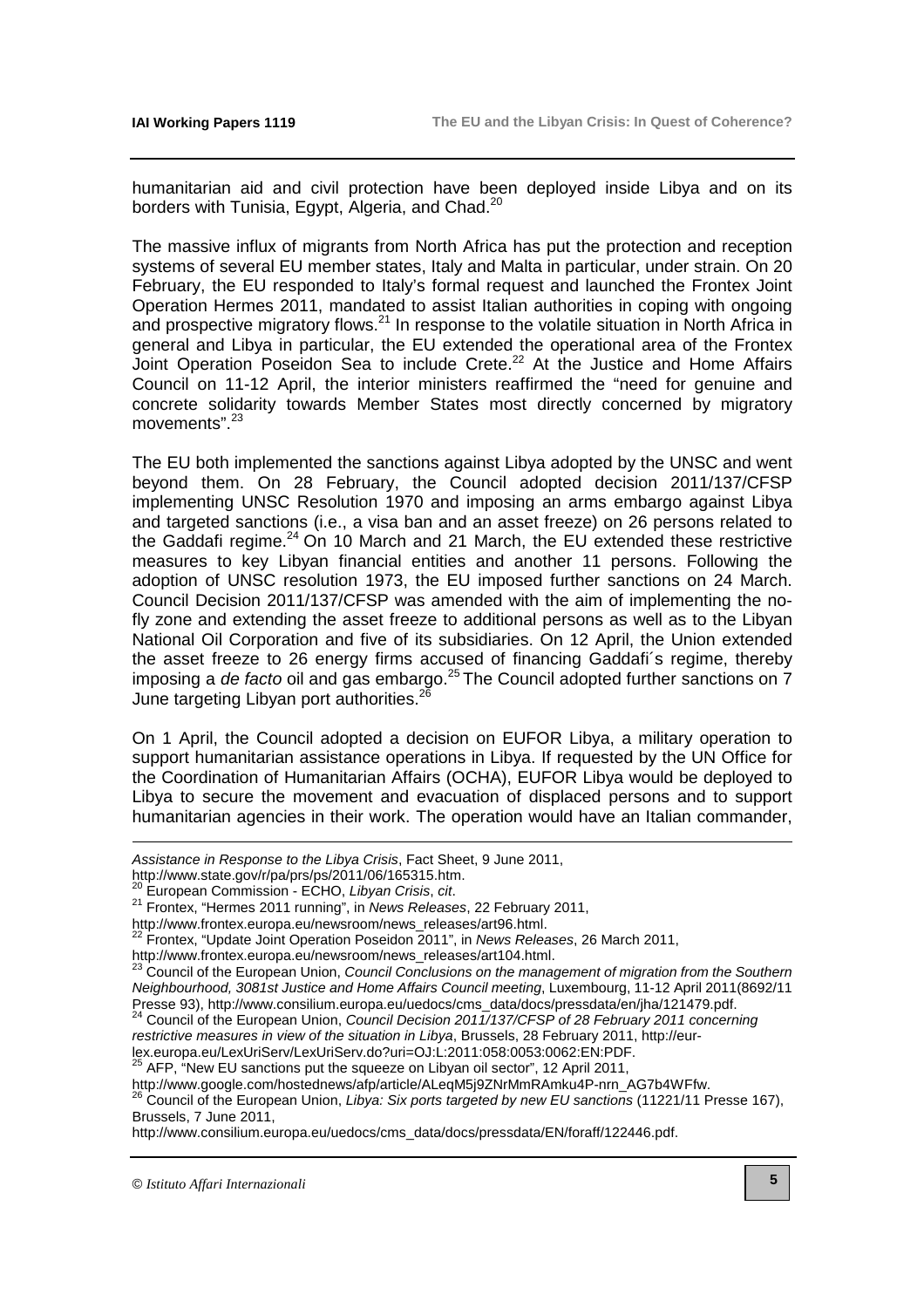operational headquarters in Rome and an initial duration of four months. $27$  To date. OCHA has not requested the activation of EUFOR Libya.

# **3. The coherence of EU crisis management**

Having reviewed the different elements of the EU's response, let us turn to an assessment of their coherence. The lack of coherence has repeatedly been identified as the main obstacle to an effective EU foreign policy. The European Security Strategy (2003) stated that the EU can only live up to its full potential if it becomes "more coherent".<sup>28</sup> The challenge lies not only in bringing together the different internal and external EU policies and instruments, but also in ensuring coordination with the respective policies and instruments of the member states. Increasing the coherence of the EU's external action is also one of the main objectives of the Lisbon Treaty. Did incoherence stand in the way of an effective EU response to the Libyan crisis?

In this paper, coherence is generally defined as (a) the absence of contradiction between different crisis management policies and instruments (often referred to as "consistency"), and (b) the existence of synergetic effects between them.<sup>29</sup> Considering the nature of the EU as a multi-level governance system and the broader multilateral context in which EU crisis management takes place, this paper distinguishes between four dimensions of coherence: 30

- 1. Horizontal coherence denotes the extent to which the various EU crisis management policies are coherent with one another. Policies or policy instruments are horizontally coherent if the goals they pursue and the means they use (a) do not contradict each other, and (b) are mutually reinforcing.
- 2. Institutional coherence refers to the interaction between the different institutional actors that share responsibility for the EU's crisis response. Institutional coherence implies (a) an absence of contradictions, and (b) synergies between the actions of different EU actors responsible for the EU-level crisis response.
- 3. Vertical coherence describes the degree to which member states' national policies and activities are (a) in line with, and (b) reinforce the EU-level crisis response. This paper takes a closer look at the French, German, and Italian national policies in the case of Libva.<sup>31</sup>

 $\overline{\phantom{a}}$ 

 $^{27}$  Council of the European Union, Council Decision 2011/210/CFSP of 1 April 2011 on a European Union military operation in support of humanitarian assistance operations in response to the crisis situation in Libya (EUFOR Libya), Brussels, 1 April 2011, http://eur-

[lex.europa.eu/LexUriServ/LexUriServ.do?uri=OJ:L:2011:089:0017:0020:en:PDF.](http://eur-lex.europa.eu/LexUriServ/LexUriServ.do?uri=OJ:L:2011:089:0017:0020:en:PDF)

Council of the European Union, A Secure Europe in a Better World. European Security Strategy, Brussels, 12 December 2003, <http://www.consilium.europa.eu/uedocs/cmsUpload/78367.pdf>, p. 11. <sup>29</sup> For a more detailed discussion of the terms "consistency" and "coherence", see: Antonio Missiroli (ed.), Coherence for Security Policy: Debates, Cases, Assessments, Paris, WEU Institute for Security Studies, June 2001 (Occasional Papers, No. 27), [http://www.iss.europa.eu/uploads/media/occ027.pdf,](http://www.iss.europa.eu/uploads/media/occ027.pdf) p. 5-7.

See Helen Versluys, "Coherence in EU external action: the case of humanitarian aid", Paper presented at the 10th Biennial EUSA Conference, 17-19 May 2007, [http://aei.pitt.edu/8057/1/versluys-h-05g.pdf,](http://aei.pitt.edu/8057/1/versluys-h-05g.pdf) p. 2.  $31$  These three member states were chosen due to their specific role in the response to the Libyan crisis:

France was the most proactive member state; Germany played a role of "reluctant power"; and Italy was most affected by the crisis due to its close economic ties with and geographic proximity to Libya.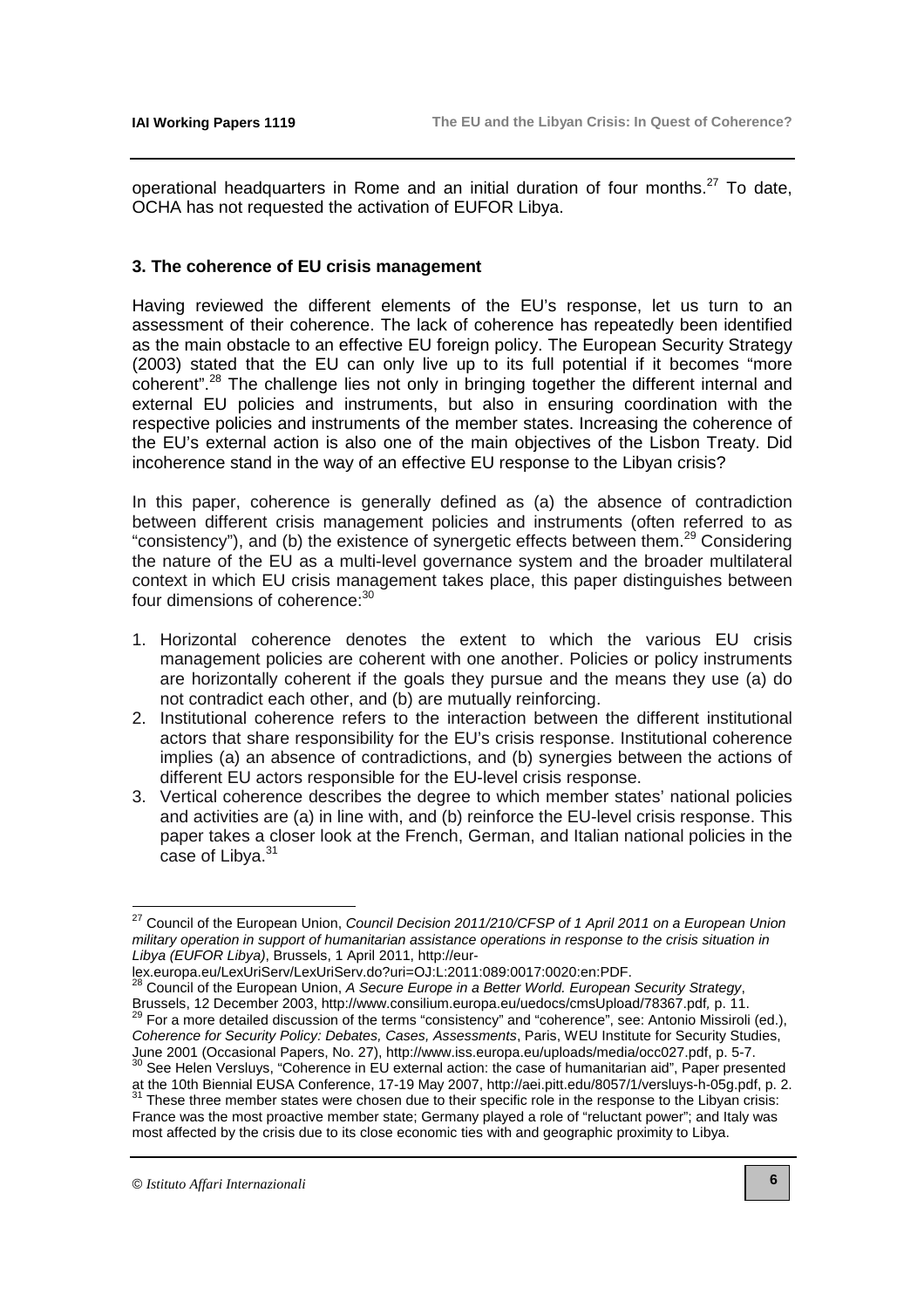4. Multilateral coherence designates the degree to which the EU's crisis response is (a) in line with, and (b) positively contributes to the response of other international actors. The focus in this paper will lie on the UN, NATO, and the African Union (AU).

## 3.1. Horizontal coherence

Generally, the goals pursued through the different elements of the EU's crisis response do not seem to contradict each other: diplomatic measures aim at peaceful conflict resolution, humanitarian aid is to provide emergency relief to the victims of violence, restrictive measures are intended to deprive Gaddafi's regime of means for repression, border measures are to support the member states in managing migration flows, and EUFOR Libya was designed to support UN OCHA in delivering humanitarian assistance. However, in some cases, the means used in the framework of one policy have been inadequate or insufficient, and have thus fallen short of reinforcing the goals of another. Defined in these terms, a lack of horizontal coherence can be detected at the intersection of the Union's human rights and humanitarian policies and the measures used for migration management.

Specifically, in the past, Frontex had repeatedly been blamed for failing to rescue migrants at sea and to meet international human rights standards.<sup>32</sup> But the mandate of Frontex is limited and the agency has no assets of its own. In fact, the Italian authorities themselves have provided all the naval assets and staff for operation Hermes. Furthermore, Frontex neither has a protection mandate nor particular human rights expertise.<sup>33</sup> The added value of Frontex with a view to the EU's humanitarian aid and human rights policies can thus only be limited.

#### 3.2. Inter-institutional coherence

The institutional innovations brought about by the Lisbon Treaty, most importantly the HR and the European External Action Service (EEAS), were meant to enhance the EU's ability to speak with one voice and to ensure the coherence and continuity of the EU's external action. The Libyan crisis was the first major security-related crisis after the ratification of the Lisbon Treaty. It broke out one and a half months after the EEAS had been declared operational and was thus an early test for the new institutional structure.

The first EU-level reactions to the Libyan crisis were the declarations by the HR on behalf of the EU.<sup>34</sup> These declarations, condemning the use of violence and calling on

[http://www.migreurop.org/IMG/pdf/Frontex-PE-Mig-ENG.pdf,](http://www.migreurop.org/IMG/pdf/Frontex-PE-Mig-ENG.pdf) p. 10-22.

 $32$  For more details, see: Ska Keller et al., Frontex Agency: Which guarantees for human rights?, Brussels, Greens/EFA in European Parliament in collaboration with Migreurop, March 2011,

 $33$  Michele Simone, UNHCR senior liaison officer with Frontex, "Q&A: Working for refugees on Europe's outer borders", UNHCR News Stories, 10 May 2010, [http://www.unhcr.org/4bf29c8b6.html.](http://www.unhcr.org/4bf29c8b6.html)<br><sup>34</sup> Council of the European United Council of the European United Council of the European United Council of the European United Co

Council of the European Union, Declaration by the High Representative, Catherine Ashton, on behalf of the European Union on events in Libya, cit.; Council of the European Union, Declaration by the High Representative Catherine Ashton on behalf of the European Union on Libya (6966/1/11 REV 1 Presse 36), Brussels, 23 February 2011,

[http://www.consilium.europa.eu/uedocs/cms\\_data/docs/pressdata/en/cfsp/119453.pdf.](http://www.consilium.europa.eu/uedocs/cms_data/docs/pressdata/en/cfsp/119453.pdf)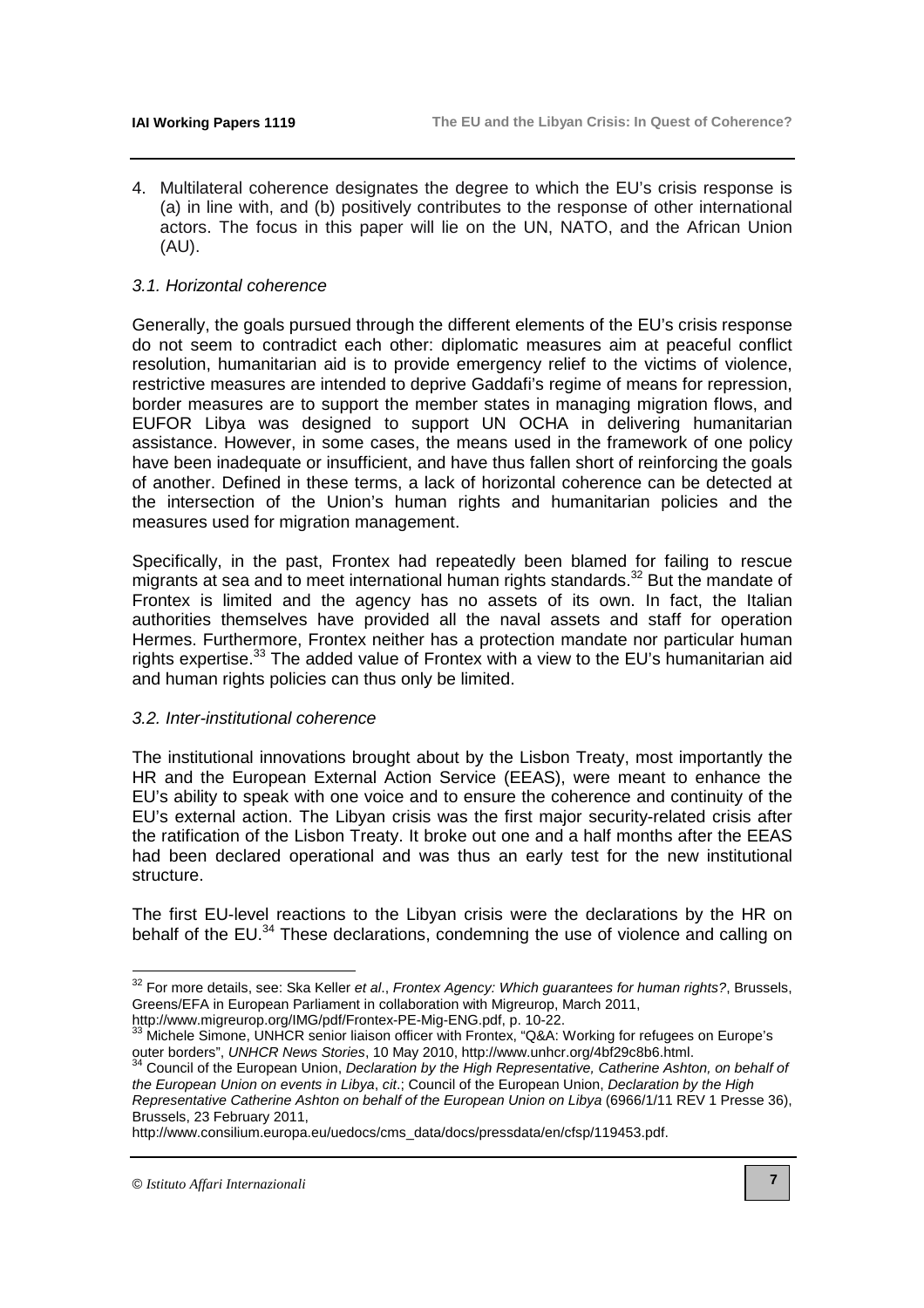the Gaddafi regime to meet its responsibility to protect its population, were followed by similar statements by the Presidents of the European Parliament, $35$  of the European Council,<sup>36</sup> and of the European Commission.<sup>37</sup> Since these statements were generally consistent with one another as well as with other EU documents, they had few repercussions in the media. $38$  However, as a European diplomat critically remarked, "[t]his is not what we understand by 'speaking with one voice'." $39$ 

But why should the EU speak with one voice? If every one of the EU's highest representatives issues similar statements at this or her level, the result could be a "constructive polyphony"<sup>40</sup> adding strength and coverage to the message at hand. However, if there are discrepancies between the statements, the credibility of the EU as a unified actor suffers. In the Libyan case, this became apparent when Ashton and van Rompuy reportedly issued divergent statements on the goal of the military intervention in Libya. While the president of the European Council stated that the goal of the intervention was regime change, the HR subsequently contradicted this. $^{4}$  In such a case, the outside observer is confronted with a confusing rather than a constructive polyphony.

When asked about the role of the EEAS in the response to the Libyan crisis, a senior Commission adviser replied: "It had a limited role, at least initially. Humanitarian aid was supposed to be coordinated by the department for crisis response under Agostino Miozzo. Yet the relationship and coordination with DG ECHO still leaves to be desired, in part due also to bureaucratic competiton and battles for turf." $42$  This statement is symptomatic of the current dividing lines between the EEAS and the Commission. In several policy fields, the EEAS is responsible for strategic guidance and coordination while financial instruments and their implementation remain in the hands of the Commission. This division creates the need for continuous coordination between the two institutions. According to interviewees in Brussels, there are two obstacles to this coordination. First, the HR is said to be "often absent from college meetings (due also to her crowded agenda)."<sup>43</sup> On top of that, she has not convened yet the dedicated "group of Commissioners" on external relations created in early 2010. Second, there seems to be a lack of communication and interaction between the EEAS and the Commission. An official from the EEAS that had previously worked in the Commission

http://europa.eu/rapid/pressReleasesAction.do?reference=SPEECH/11/121.

<sup>39</sup> Interview with a European diplomat, Brussels, 6 June 2011.

Martin Banks, "Barroso leaps to defence of EU foreign policy chief", in The Parliament, 5 April 2011,

<sup>43</sup> Ibidem.

 $35$  European Parliament, Buzek on the situation in Libya, Warsaw, 21 February 2011,

[http://www.europarl.europa.eu/president/view/en/press/press\\_release/2011/2011-February/press\\_release-](http://www.europarl.europa.eu/president/view/en/press/press_release/2011/2011-February/press_release-2011-February-28.html)2011-February-28.html.

<sup>&</sup>lt;sup>36</sup> Council of the European Union, Statement by Herman Van Rompuy, President of the European Council, on the developments in the EU's Southern neighbourhood (PCE 048/11), Prague, 23 February 2011, [http://www.consilium.europa.eu/uedocs/cms\\_data/docs/pressdata/en/ec/119450.pdf.](http://www.consilium.europa.eu/uedocs/cms_data/docs/pressdata/en/ec/119450.pdf)

 $37$  European Commission, Statement by President Barroso following his meeting with Navi Pillay, United Nations High Commissioner for Human Rights (Speech/11/121), Brussels, 23 February 2011,

Nikolas Busse, "Kein erkennbarer Gewinn", in Frankfurter Allgemeine Zeitung, 21 May 2011, p. 12, [http://www.faz.net/artikel/C30189/kein-erkennbarer-gewinn-30427756.html.](http://www.faz.net/artikel/C30189/kein-erkennbarer-gewinn-30427756.html) 

<sup>40</sup> Michael Knigge, "Should Europe even try to speak with one voice on foreign policy", in Deutsche Welle, 6 July 2010, [http://www.dw-world.de/dw/article/0,,5753906,00.html.](http://www.dw-world.de/dw/article/0,,5753906,00.html) 

[http://www.theparliament.com/latest-news/article/newsarticle/barroso-leaps-to-defence-of-eu-foreign-chief.](http://www.theparliament.com/latest-news/article/newsarticle/barroso-leaps-to-defence-of-eu-foreign-chief)  Aproximinal parameters and commission adviser, Brussels, 8 June 2011.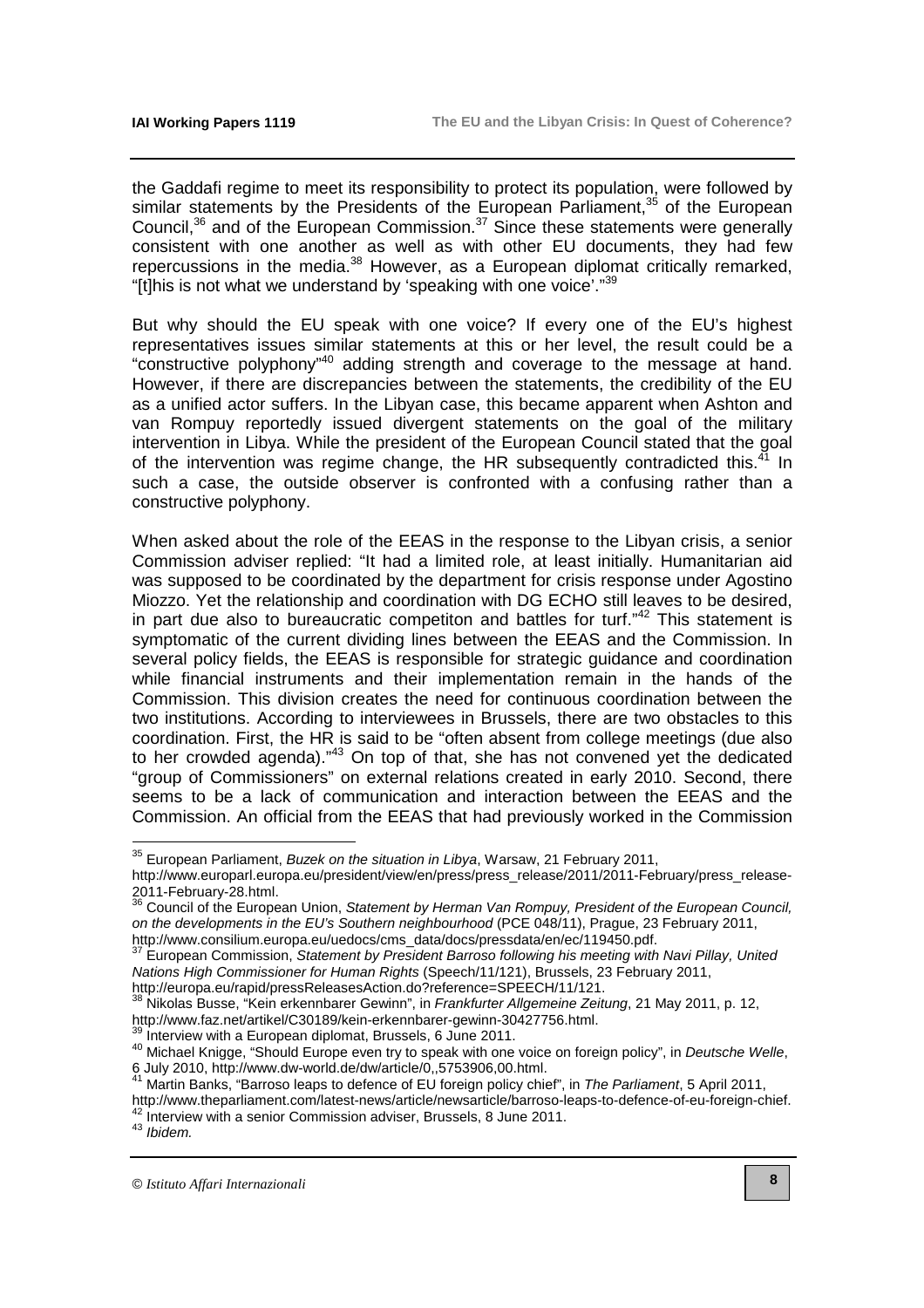complained about the bureaucratization of the exchange of information with his former colleagues.<sup>44</sup> A French diplomat described the situation as follows: "Before, DG RELEX was part of the Commission. Now, there is something like an extra-layer between the Commission and the EEAS."<sup>45</sup>

Other dividing lines can be found between the EEAS and the Council Secretariat. An EU official described the EEAS as a Commission-dominated institution where "procedure overrules strategy"<sup>46</sup> was the norm, and in which crisis management structures, formerly located in the Council Secretariat, are being "marginalized".<sup>47</sup> This view has prompted some officials from the crisis management structures of the Council Secretariat to change position within the Secretariat before the transfer of crisis management structures to the EEAS.<sup>48</sup> Others that have been transferred are frustrated due to the aforementioned marginalization, and are trying to return to the Secretariat. This phenomenon might also explain the EEAS' current lack of expertise in the field of crisis management.<sup>49</sup>

The European Parliament (EP) has been a fervent critic of the response of the HR/EEAS to the Arab spring in general, and to the Libyan crisis in particular: "We would like to see from you a more proactive approach" or "Your job is superfluous, it's money thrown out of the window" were amongst the critiques that emerged from the EP.<sup>50</sup> Though the EP has no formal competence on matters related to CFSP, its budgetary power provides it with a certain degree of control over the EEAS and its activities. The EP's criticism provided the HR with an opportunity to publicly defend the EU's response to the Libyan crisis. However, new inter-institutional tensions might arise when it comes to approving an EEAS budget increase for 2012.

#### 3.3. Vertical coherence

On the 20 February, the same day the HR expressed the Union's grave concern over the unfolding violence in Libya, Berlusconi told the press that he had not called Gaddafi because he did not want to "disturb" him.<sup>51</sup> Some argued that this statement resulted from Berlusconi's personal ties to Gaddafi; others emphasized Italy's strong economic interests in Libya, $52$  while others again justified this "cautious approach" $53$  by Italy's initial fears that the rebels were aiming at the creation of "some kind of Islamic ministate".<sup>54</sup> Regardless of the reasons, the statement was clearly not consistent with the diplomatic wording agreed on at EU level.

 $\overline{a}$ 

In 2010, Libya had provided 22% of Italy's oil imports and 13% of its gas imports from Libya, See International Energy Agency, Facts on Libya: oil and gas, 21 February 2011,

<sup>54</sup> Ibidem.

<sup>&</sup>lt;sup>44</sup> Interview with an EEAS official, 9 June 2011.

<sup>45</sup> Interview with a French diplomat, Brussels, 8 June 2011.

<sup>46</sup> Interview with an EU official, Brussels, 7 June 2011.

 $47$  Ibidem.

<sup>48</sup> Interview with a French diplomat, 28 June 2011.

<sup>49</sup> Interview with a European diplomat, Brussels, 6 June 2011.

 $50$  Quoted in: "Europe's foreign policy in line of fire over Libya", cit.

<sup>51</sup> Deepa Babington, "Berlusconi under fire for not 'disturbing' Gheddafi", in Reuters, 20 February 2011, http://uk.reuters.com/article/2011/02/20/uk-italy-libya-berlusconi-idUKTRE71J2Cl20110220.<br>
52 In 2010, Libya bed provided 00% (Althour Williams)

[http://www.iea.org/files/facts\\_libya.pdf.](http://www.iea.org/files/facts_libya.pdf) 

<sup>53</sup> Interview with an Italian official, 15 June 2011.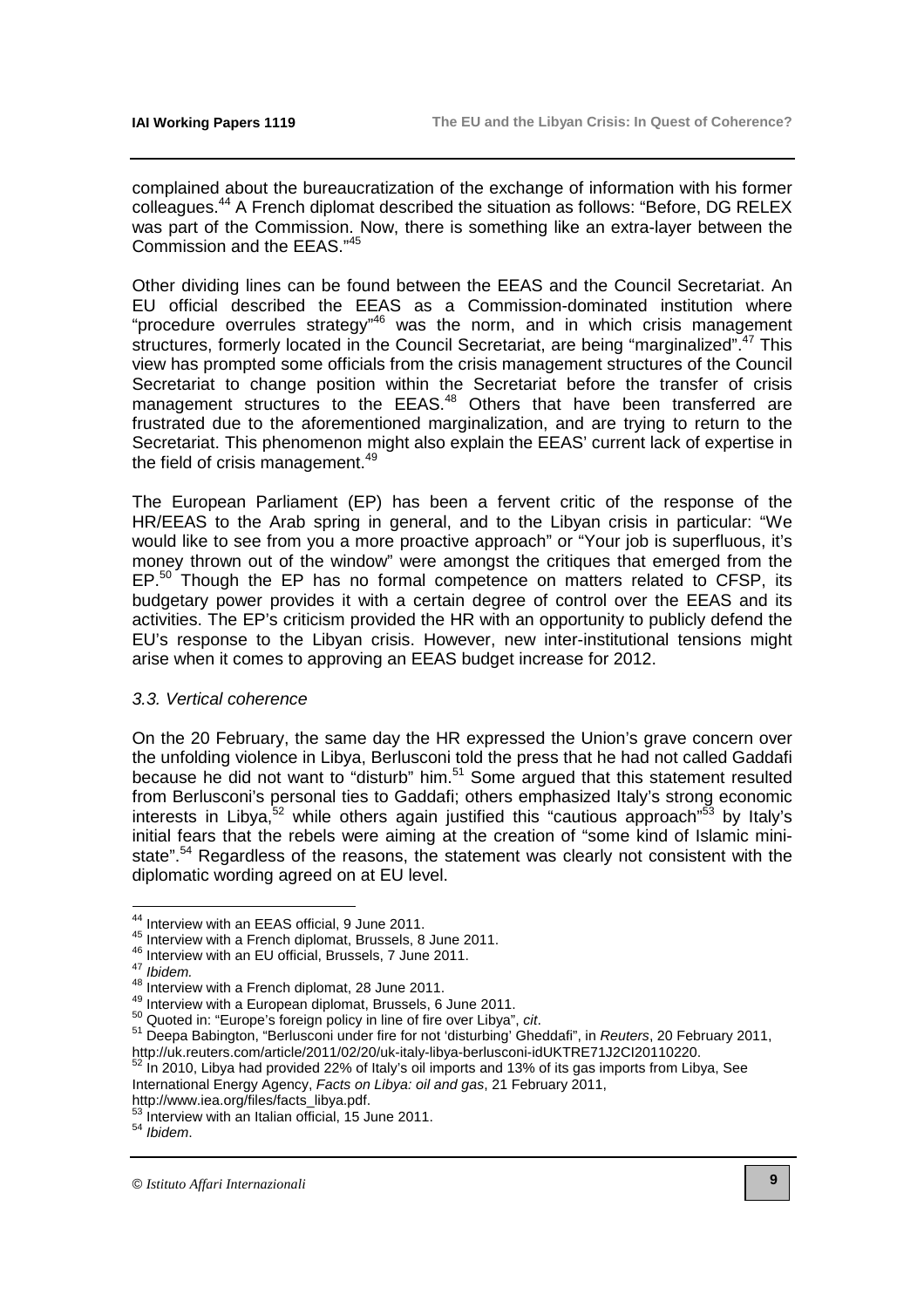Another diplomatic issue subject to vertical incoherence was the approach towards the TNC. One day ahead of the extraordinary European Council on 11 March, France recognized the TNC as the sole legitimate representative of the Libyan people and announced the exchange of ambassadors. According to diplomatic sources, other EU member states were displeased with this unilateral move, arguing that it prevented the evolution of a common EU strategy towards the TNC.<sup>55</sup> When asked for the reasons behind this unilateral move, a French diplomat explained that this was "la diplomatie  $\acute{\rm{e}}$  electrochoc",<sup>56</sup> aimed at pushing the other member states to position themselves on the issue. But even if this was the intention, it failed to deliver, as the European Council then merely recognized the TNC as "a political interlocutor".<sup>57</sup> On 4 April, Italy recognized the TNC as the "only legitimate interlocutor on bilateral relations" with Libya.<sup>58</sup> Commenting on this, an Italian official stated: "We followed down the same path as France a couple of weeks later. If others don't play by EU rules, we find our own way. But this should have been decided at EU level."<sup>59</sup>

The migratory consequences of the Arab Spring also soon became a bone of contention within the EU. Well aware that most Tunisian refugees were headed for France, Italy decided on 5 April to issue temporary residence permits to refugees granting them free circulation in the Schengen area. At the Justice and Home Affairs Council in Luxembourg on 11 April, a number of member states, led by France and Germany, accused Italy of violating the "Schengen spirit" and threatened to restore border controls. Italian interior minister Maroni in turn accused his counterparts of failing to show solidarity: "Italy has been left alone", he said, "I wonder whether in this situation it makes sense to remain in the European Union."<sup>60</sup>

Franco-Italian divisions culminated on 17 April, when French authorities temporarily blocked trains at the border station of Ventimiglia in an attempt to stop North African migrants from entering the country. The Italian foreign ministry said the French move was "illegitimate and in clear violation of general European principles".<sup>61</sup> These Franco-Italian divisions over immigration $62$  can be partly ascribed to domestic reasons. Both Sarkozy and Berlusconi are under right-wing pressure from coalition partner the Northern League, and opponent the National Front, respectively. Hence, both felt the need to bolster their right wing credentials. This all the more so given that the Italian municipal and provincial elections were held in May, while French presidential elections are scheduled for 2012. Domestic right-wing pressure was also the driving factor

[http://www.bbc.co.uk/news/world-europe-13109631.](http://www.bbc.co.uk/news/world-europe-13109631) 

 $55$  Interview with a European diplomat, Brussels, 6 June 2011.

<sup>&</sup>lt;sup>56</sup> Interview with a French diplomat, Brussels, 8 June 2011.

<sup>57</sup> Council of the European Union, Declaration of the Extraordinary European Council, 11 March 2011, cit. 58 Italian Ministry of Foreign Affairs, Focus-Libya: Frattini, the NTC is Italy's only interlocutor, 4 April 2011, [http://www.esteri.it/mae/en/sala\\_stampa/archivionotizie/approfondimenti/2011/04/20110404\\_FocusLibia\\_fr](http://www.esteri.it/mae/en/sala_stampa/archivionotizie/approfondimenti/2011/04/20110404_FocusLibia_fr) attini\_Cnt.htm.

<sup>&</sup>lt;sup>59</sup> Interview with an Italian official, 15 June 2011.

<sup>60</sup> Quoted in Justyna Pawlak, "Italy quarrels with EU partners over Libyan migrants", in Reuters, 11 April 2011, [http://www.reuters.com/article/2011/04/11/us-eu-libya-migrants-idUSTRE73A5VG20110411.](http://www.reuters.com/article/2011/04/11/us-eu-libya-migrants-idUSTRE73A5VG20110411) Quoted in: "France blocks Italian trains carrying migrants", in BBC News, 17 April 2011,

<sup>62</sup> A meeting in Rome between Sarkozy and Berlusconi and their respective interior, foreign and economy ministers on 26 April silenced the diplomatic row.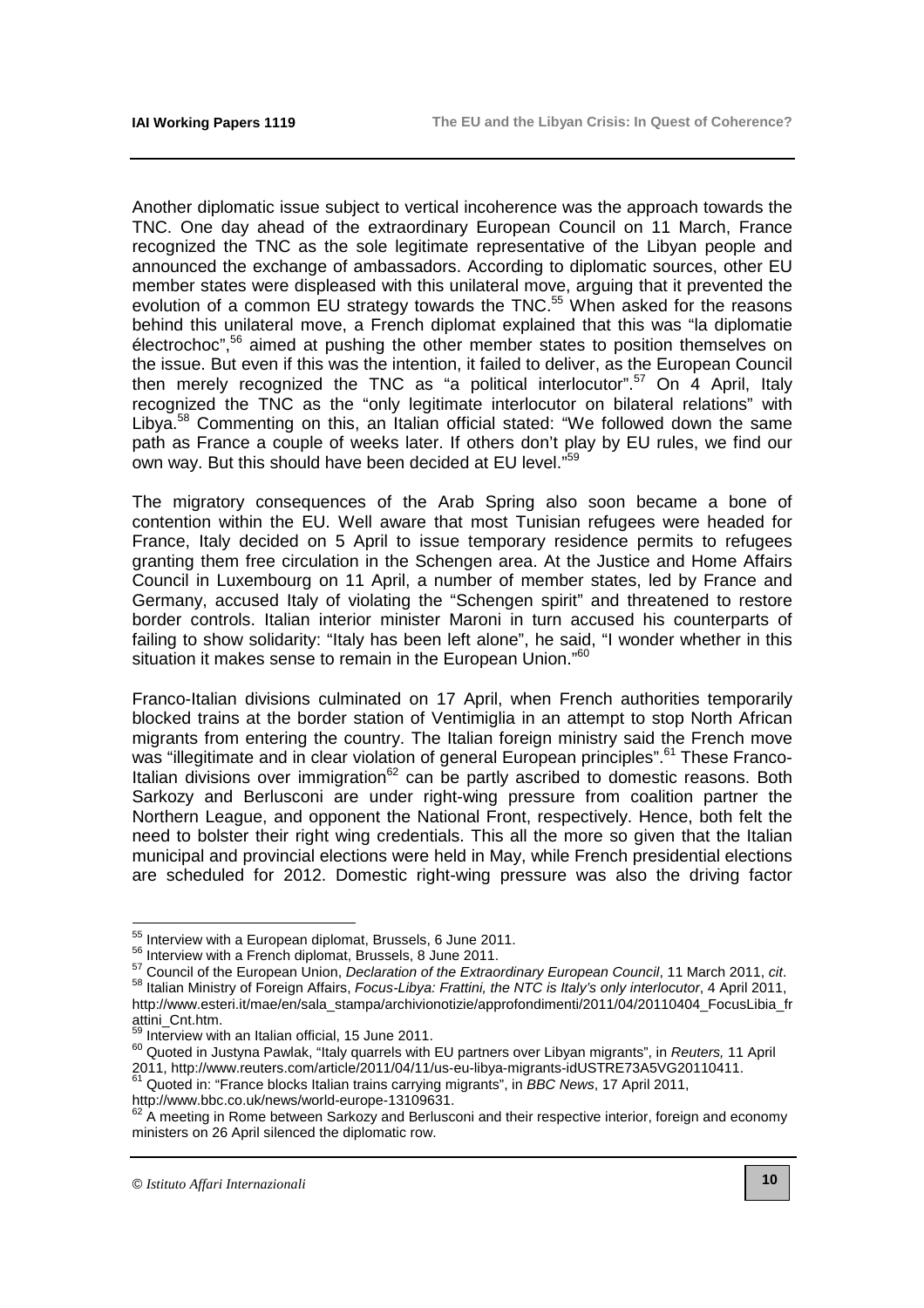behind the Danish decision (May 2011) to restore controls at the borders with Germany and Sweden.<sup>63</sup>

But perhaps the most blatant manifestation of vertical incoherence has regarded the military intervention in Libya itself. On 18 March, Germany broke ranks with its EU and NATO partners and abstained in the vote on UNSC resolution 1973. Foreign minister Westerwelle officially justified the decision stating that the risks of a German participation in military engagement were considered to outweigh the benefits.<sup>64</sup> The fact that important federal state elections were held two weeks later might also have been factored into this cost-benefit analysis.

Germany's abstention that "surprised"<sup>65</sup> the Italians and "disappointed"<sup>66</sup> the French, also slowed down crisis management efforts at EU level. Germany was not the only EU member sceptical of military involvement. According to a European diplomat, "some member states were not in favour of a CSDP operation. (…) The only possible result was a minimum role for the EU. This was EUFOR Libya."<sup>67</sup> But the design of this "minimum role" was far from undisputed. At the meeting of the Foreign Affairs Council in Luxembourg on 12 April, Sweden – traditionally wary of blurring the lines between military operations and humanitarian assistance – blocked the adoption of the concept of operations for EUFOR Libya. For Sweden, this issue was particularly sensitive since it was the framework nation of on of the two Battlegroups on stand-by, whose deployment was being considered in the context of EUFOR Libya.<sup>68</sup> In case of a deployment, Sweden would have had the operational command of the Nordic Battlegroup to which it contributes around 1,600 soldiers.<sup>69</sup>

# 3.4. Multilateral coherence

Despite initial internal disagreement, the EU managed to implement the sanctions adopted at the UN level rather swiftly, and extended them autonomously, thus going beyond the UN sanctions regime. In addition, the EU agreed on and offered EUFOR Libya, an operation expressly designed to reinforce the UN's efforts in the humanitarian field. However, EUFOR Libya represents a symbolic gesture more than a real response to UN needs. When asked on 20 April whether the UN needed the assistance of EU troops, UN humanitarian chief Valerie Amos expressed concerns on blurring the lines between military and humanitarian action and said that EUFOR Libya was considered as a measure of last resort. The fact that Gaddafi threatened to respond to a

 $\overline{\phantom{a}}$ 

 $^{63}$  "Schengen state Denmark to re-impose border controls", in BBC News, 11 May 2011, [http://www.bbc.co.uk/news/world-europe-13366047.](http://www.bbc.co.uk/news/world-europe-13366047) 

<sup>&</sup>lt;sup>64</sup> German Federal Foreign Office, Policy statement by Federal Minister Westerwelle in the German Bundestag on current developments in Libya (UN Resolution), Berlin, 18 March 2011,

http://www.auswaertiges-

[amt.de/EN/Infoservice/Presse/Reden/2011/110318\\_BM\\_Regierungserkl%C3%A4rung\\_Libyen.html..](http://www.auswaertiges-amt.de/EN/Infoservice/Presse/Reden/2011/110318_BM_Regierungserkl%C3%A4rung_Libyen.html)  <sup>65</sup> Interview with an Italian official, 15 June 2011.

<sup>&</sup>lt;sup>66</sup> Interview with a French diplomat, Brussels, 8 June 2011.

<sup>&</sup>lt;sup>67</sup> Interview with a European diplomat, Brussels, 7 June 2011.

<sup>&</sup>lt;sup>68</sup> Sebastian Bloching, "CSDP and EU Mission Update, April 2011", in *European Security Review - ESR* Briefing, No. 3 (15 April 2011), http://www.isis-

[europe.org/pdf/2011\\_artrel\\_628\\_esrbriefing3csdpupdate.pdf,](http://www.isis-europe.org/pdf/2011_artrel_628_esrbriefing3csdpupdate.pdf) p. 1.

<sup>69</sup> Swedish Armed Forces, Nordic Battlegroup[, http://www.forsvarsmakten.se/en/Organisation/Nordic-](http://www.forsvarsmakten.se/en/Organisation/Nordic-Battlegroup)Battlegroup.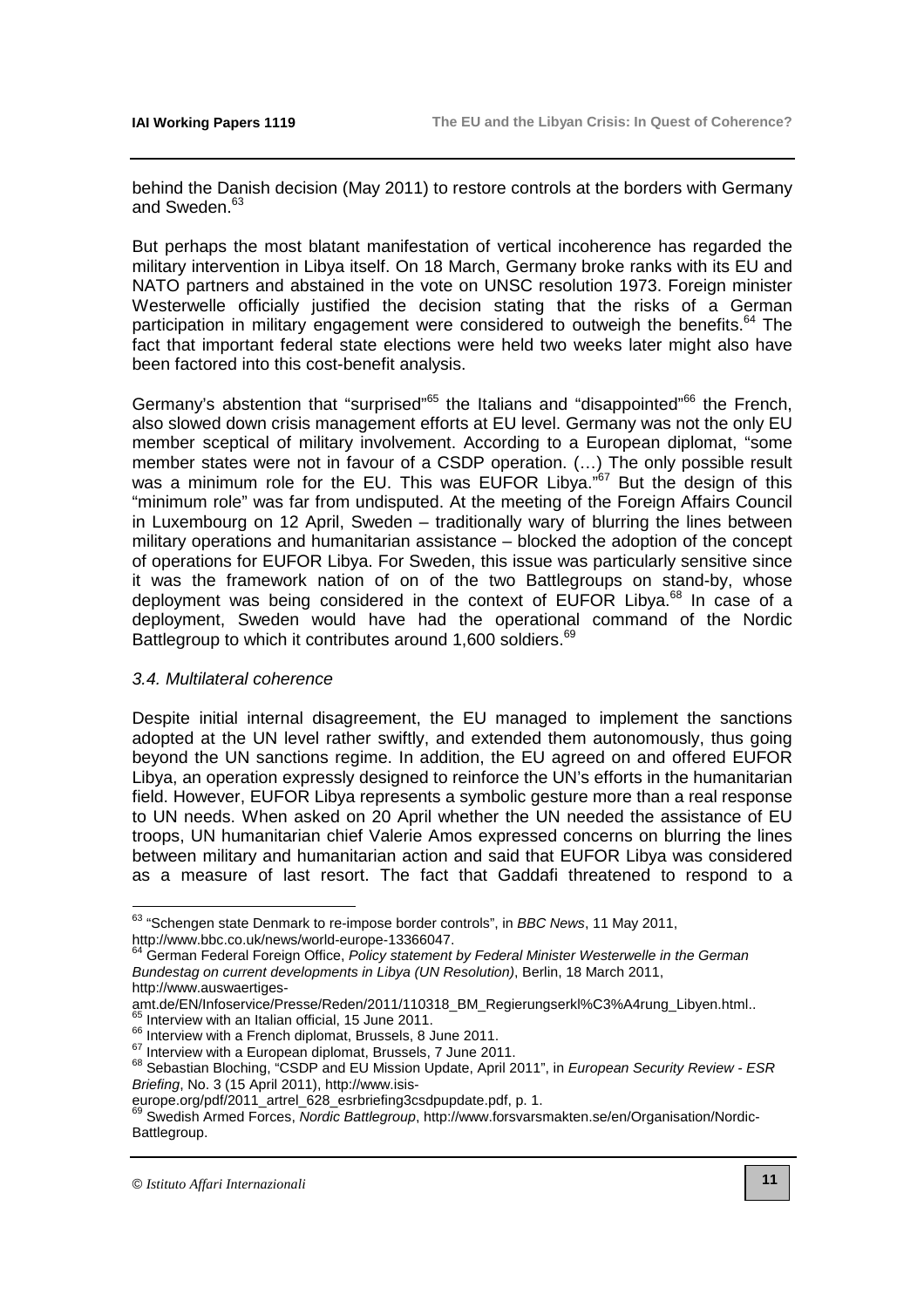humanitarian operation with "armed resistance" seems to confirm her point.<sup>70</sup> At the time of writing, a deployment of EUFOR Libya is rather unlikely.<sup>71</sup>

Due to the Cypriot-Turkish impasse, EU-NATO cooperation has long been limited to Berlin Plus operation Althea in Bosnia and Herzegovina. The EU-NATO ambassadorial meeting on Libya on 6 May was thus good news in terms of multilateral coherence. However, Turkey and Cyprus insisted that the meeting be informal. No formal decisions were taken and no follow-up meeting was agreed.<sup>72</sup> According to a senior NATO official, "this is also because the EU did not propose anything that required more intense cooperation. (…) The UN repeated several times that they did not need this humanitarian operation – and NATO knew that."<sup>73</sup> Within the first two weeks after the outbreak of the Libyan crisis, NATO had already prepared four different operational plans, one of which was for a humanitarian operation. "But there have been no discussions with the EU on this subject."<sup>74</sup> EU-NATO cooperation thus remains highly wanting.

Finally, cooperation between the EU and the African Union has fared no better. "Cooperation between the EU and the African Union was... difficult",<sup>75</sup> a European diplomat said. The AU was opposed to the no-fly zone and strongly favoured political mediation. While the EU and NATO called on Gaddafi to step down, the AU has been seeking a political solution, which would have included Gaddafi. Accordingly, the AU also rejected the ICC's arrest warrant against Gaddafi. The position of the AU has to be seen against the background of the strong financial and political support that Gaddafi had provided in the past to the AU: he was one of its founding fathers and provided about 15% of its funds, thus paying the dues of poorer African states.<sup>76</sup> Unless the position of the AU changes, $^{77}$  the EU-AU cooperation is likely to remain limited.<sup>78</sup>

# 3.5. Overall Assessment

The analysis of the coherence of the EU's response to the Libyan crisis leaves us with a patchy picture. The EU's crisis response has been horizontally consistent, but the instruments of one policy have not always been adequate to support the goals of another. There have been few inter- or intra-institutional contradictions. However, this has neither meant speaking with one voice, nor has it implied real synergetic cooperation. The HR has been one among many actors issuing statements on the Libyan crisis, and the EEAS has taken a backstage role, making it look like just another administrative layer in the Brussels jungle. The EU's role in the context of multilateral

 $^{70}$  AFP, "Europe planning for Libya force despite UN concern: France", in EuBusiness, 22 April 2011, [http://www.eubusiness.com/news-eu/libya-conflict-un.9o0.](http://www.eubusiness.com/news-eu/libya-conflict-un.9o0)

Consensus view of several Brussels-based interview partners.

<sup>72</sup> Nikolas Busse, "Eine Sensation, die ohne Folgen bleibt", in *Frankfurter Allgemeine Zeitung*, 6 May 2011,

p. 7, [http://www.faz.net/artikel/C30189/eine-sensation-die-ohne-folgen-bleibt-30426247.html.](http://www.faz.net/artikel/C30189/eine-sensation-die-ohne-folgen-bleibt-30426247.html)<br><sup>73</sup> Interview with a saise MATC of the Te

Interview with senior NATO official, Brussels, 9 June 2011.

<sup>74</sup> Ibidem.

<sup>75</sup> Interview with a European diplomat, Brussels, 6 June 2011.

<sup>&</sup>lt;sup>76</sup> "Gaddafi calls in favours from Africa", in Financial Times, 27 March 2011,

[http://www.ft.com/intl/cms/s/0/488d4fc6-5898-11e0-9b8a-00144feab49a.html.](http://www.ft.com/intl/cms/s/0/488d4fc6-5898-11e0-9b8a-00144feab49a.html) 

According ot an EEAS official (Interview, 9 June), a growing number of AU member states are tending towards a political solution without Gheddafi.

 $78$  Interview with a French diplomat (b), 28 June 2011.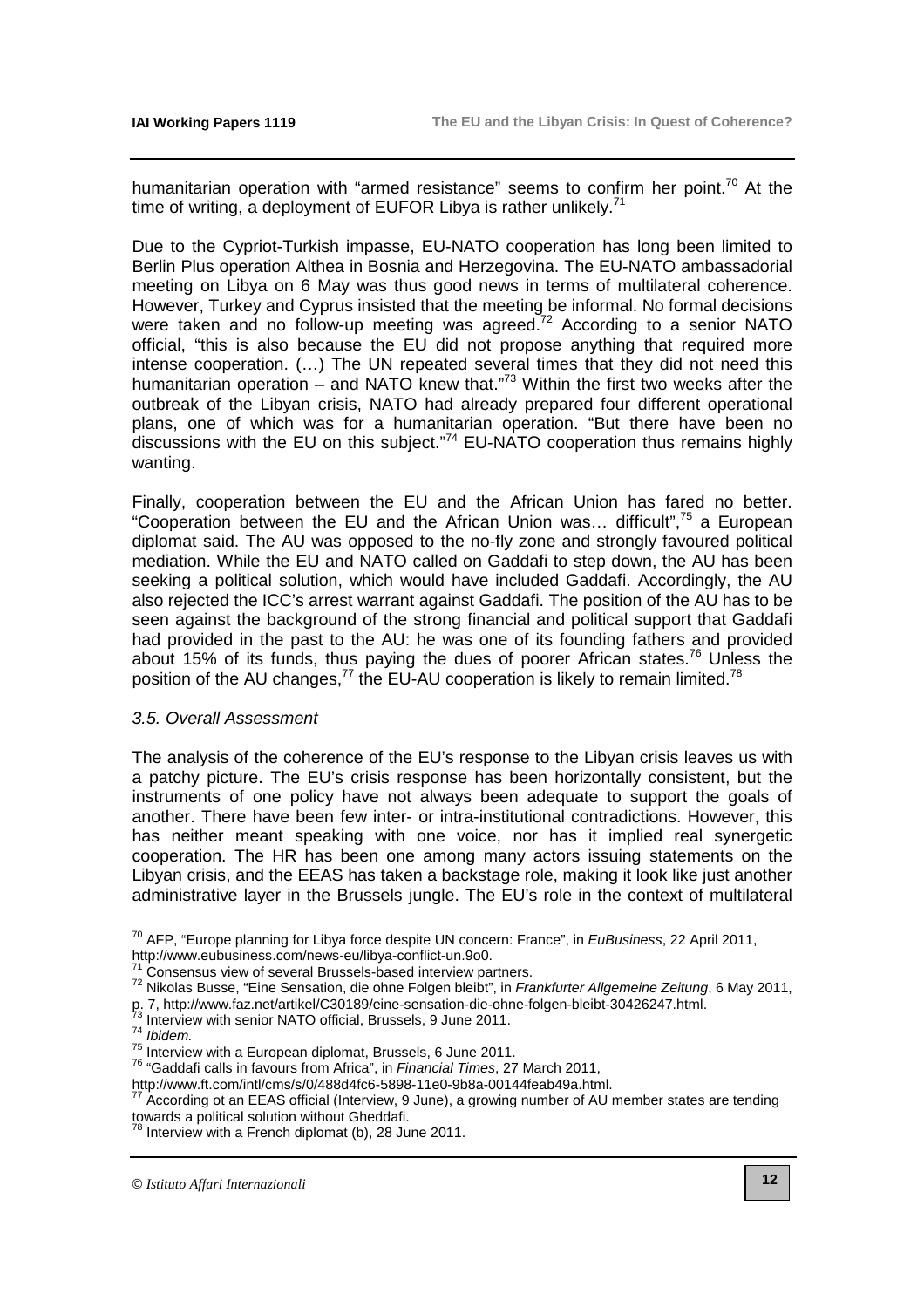crisis management has been described as "business as usual".<sup>79</sup> The EU has implemented decisions taken by the UN and has offered to support UN humanitarian aid delivery, although the need for such an offer has been contested. The Libyan crisis has not broken the ice between the EU and NATO: while the organizations' approaches have not been inconsistent, the broader political impasse between the two has prevented synergies in the Libyan context. Meanwhile, diverging views of the EU and the AU have inhibited synergetic cooperation.

The EU's response to the Libyan crisis was not generally weak or ineffective. The EU has been praised for its quick and substantial delivery of humanitarian aid and for its far-reaching sanctions regime.<sup>80</sup> However, these accomplishments have been dwarfed by the lack of vertical consistency and coherence in other policy fields. Unilateral actions or inactions, mutual accusations and ensuing tendencies of disintegration mainly account for the EU's perceived $81$  incoherence.

# **4. How to be more coherent?**

The Libyan crisis has revealed that interests, national specificities and domestic electoral horizons often guide unilateral actions of the member states in the short-term. These unilateral actions either prevent a common European response or deprive the EU-level response of credibility. In addition, vertical coherence conditions other forms of coherence: If the member states agree to provide an EU-level crisis response, administrative obstacles or inter-institutional divisions can be overcome; if they do not, these obstacles continue to stand in the way. $82$  Similarly, the EU can only provide credible and substantial support for another organization if the member states stand behind this decision.

So what lessons can we learn so far from the Libyan crisis? What could the EU do to increase the coherence of EU crisis management? Taking "the reality of 27 member states who are sovereign, who believe passionately in their own right to determine what they do"<sup>83</sup> into account, the EU should aim to: 1) increase its "leadership for coherence"; 2) communitarize responses in the medium-term, and 3) prevent divisions in the longer-term.<sup>84</sup>

# 4.1. Increase "leadership for coherence"

The key function of the HR/EEAS is to ensure the consistency and coherence of the EU's external action. Notwithstanding the difficult job description of the HR and the

<sup>&</sup>lt;sup>79</sup> Interview with an Italian official, 15 June 2011.

<sup>80</sup> Consensus view of several interviewees.

<sup>&</sup>lt;sup>81</sup> The external perception, often conveyed by the media, might give a distorted picture: while abstract forms of horizontal incoherence or behind-the-scenes institutional struggles might pass unperceived, unilateral actions or diplomatic rows between the member states tend to receive disproportionate media attention (e.g.: "Libyan crisis exposes north-south divide on EU response", Deutsche Presse-Agentur, 21 February 2011, http://www.monstersandcritics.com/news/africa/news/article\_1620914.php).

Interview with an EU official, 7 June 2011.

<sup>83</sup> Ashton, quoted in: "Europe's foreign policy in line of fire over Libya", cit.

<sup>84</sup> Hans Kundnani and Justin Vaïsse, "EU foreign policy: moving on from Libya", cit.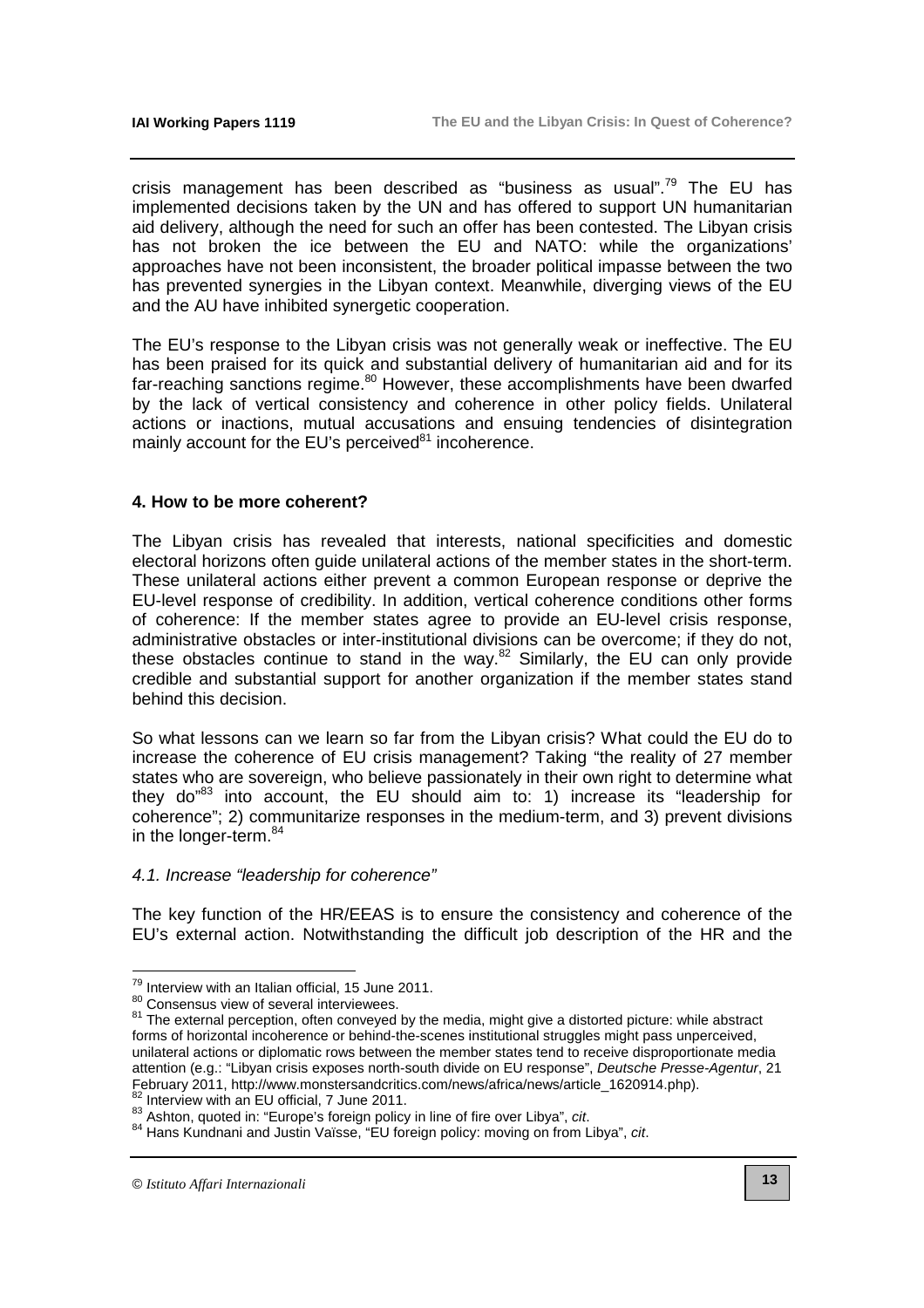"youth" of the EEAS, they should gradually increase their "leadership for coherence". This leadership has a horizontal and a vertical dimension. Horizontally, the HR/EEAS should ensure smooth inter-institutional cooperation in order for the EU to remain operational despite vertical divisions. Vertically, the HR/EEAS should increase the output of policy analysis, providing the member states with different options for coherent crisis management.<sup>85</sup>

In the coming months, the internal structure of the EEAS should be clarified. One of the priorities would be to set up the Strategic Policy Planning Department. This department has the potential to "play a key role for facilitating coherence and identifying forward looking foreign and security policies."<sup>86</sup> In order for the department to play a role, staffing should receive careful consideration. It should be composed of senior national diplomats and EU officials with experience in drafting political concepts. This could provide the strategic guidance that currently seems to be lacking. $87$  A European diplomat deplored that the EEAS does not have enough specialists who are able to draft conceptual papers in the field of crisis management.<sup>88</sup> This could be compensated for by the temporary recruitment of external crisis management experts.<sup>89</sup>

Furthermore, the HR/EEAS should work on its cooperation with the Commission. "The artificial division between strategy and implementation needs to be overcome."<sup>90</sup> The HR should increase her presence in the Commission and convene regular coordination meetings with the Commissioners for external action. This would not only promote inter-institutional coherence but also enhance the potential to create horizontal synergies. The apparent alienation between the EEAS and the Commission should also be contravened at lower levels. Officials of both institutions have to ensure smooth communication with one another and invite each other to relevant meetings.<sup>91</sup> Without this working culture of mutual trust, administrative hurdles or "bureaucratic resistance" will continue to stand in the way of coherent EU external action.

# 4.2. Communitarize responses in the medium-term

If the early crisis response is subject to internal divisions, the EU should work out and consolidate consensus in the medium-term. The fact that, despite the divisions on the approach towards the TNC, the HR managed to open an EU office in Benghazi in May, is a step in the right direction. The office should actively promote coordination with the member states' liaison offices on the ground and ensure the systematic exchange of information and analyses, thereby fostering "bottom-up coherence". According to an EU official, "The perspective on the ground is often more pragmatic. People want to work together. And this can have repercussions at the top level as well."<sup>92</sup>

 $85$  Interview with a European diplomat, Brussels, 6 June 2011.

<sup>86</sup> Gustav Lindstrom, The European External Action Service: Implications and Challenges, Geneva, Geneva Centre for Security Policy, November 2010 (GCSP Policy Paper, No. 8),

[http://www.gcsp.ch/content/download/3800/35095/download,](http://www.gcsp.ch/content/download/3800/35095/download) p. 5.

Interview with an EU official, Brussels, 7 June 2011.

<sup>88</sup> Interview with a European diplomat, Brussels, 6 June 2011.

<sup>89</sup> Gustav Lindstrom, The European External Action Service: Implications and Challenges, cit., p. 5.

<sup>90</sup> Interview with an EEAS official, Brussels, 9 June 2011.

<sup>&</sup>lt;sup>91</sup> Ibidem.

<sup>92</sup> Interview with an EU official, Brussels, 7 June 2011.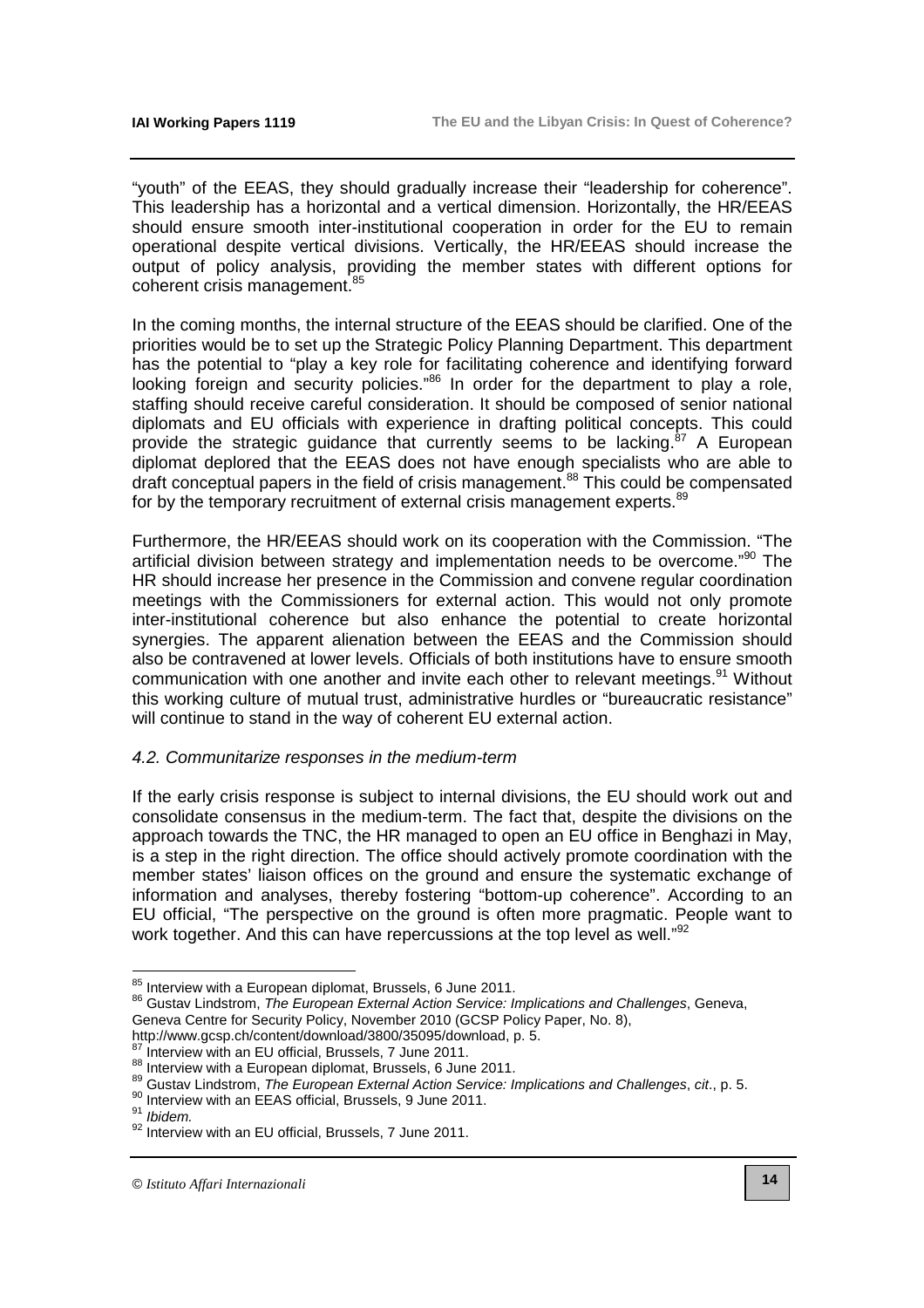Although the outcome of the military confrontation is difficult to foresee, the EU should prepare for the post-conflict period. In order to prevent future divisions, the HR/EEAS should start to explore possible options for an EU engagement on the civilian side. In doing this, they should take advantage of the institutional memory of the Council Secretariat in terms of best practices and lessons learned from ten years of CSDP. This would be an opportunity to increase the role of the HR/EEAS in the field of the CSDP, as called for by the Weimar triangle. In their letter to the HR in December 2010, the German, French and Polish foreign and defence ministers expressed their ambition to increase the potential of the CSDP during the Polish Council Presidency starting in July 2011.<sup>93</sup> A timely preparation for the post-conflict period in close consultation with the UN, which is likely to take the lead in post-conflict Libya,  $94$  and with local stakeholders like the TNC, would signal the EU's willingness to play an active role in the multilateral division of labour in Libya.

### 4.3. Prevent incoherence in the longer-term

Part of the incoherent image that the EU projected in response to the Libyan crisis has to do with the member states' differing understandings of concepts like burden sharing and solidarity, and divergent views on broader security issues. In order to prevent incoherence in the longer-term, the EU should take measures to restore trust between the member states and work towards a common strategic culture.

At its meeting on 24-25 June, the European Council proposed to introduce an emergency mechanism to "assist a member state facing heavy pressure at the external borders."<sup>95</sup> The European Commission, which is to submit a proposal for this mechanism in September 2011, should define what is meant by "heavy pressure" and establish clear criteria for the mechanism to be triggered. The European Council also emphasized the "need for genuine and practical solidarity towards the Member States most affected by migratory flows."<sup>96</sup> The Commission Communication on intra-EU solidarity that is to be presented later this year should aim at specifying the practical meaning of solidarity and burden sharing in the field of migration management. The expected decision<sup>97</sup> to provide Frontex with a broader mandate, its own assets, and human rights experts would be a good step in this regard. $98$ 

Discussions on the EU contribution to military crisis management and planning for EUFOR Libya were slowed down due to the member states' differing views on broader security-related issues like the responsibility to protect doctrine and the legitimacy of

 $\overline{\phantom{a}}$ 

<sup>&</sup>lt;sup>93</sup> "France, Germany, Poland on EU's common defence policy", in Civic Platform, 13 December 2010, [http://www.platforma.org/en/about-civic-platform/art958,france-germany-poland-on-eus-common-defence](http://www.platforma.org/en/about-civic-platform/art958,france-germany-poland-on-eus-common-defence-policy.html)policy.html.

Interview with a French diplomat, 28 June 2011.

<sup>&</sup>lt;sup>95</sup> Council of the European Union, *Conclusions of the European Council, 23/24 June 2011* (EUCO 23/11), Brussels, 24 June 2011,

[http://www.consilium.europa.eu/uedocs/cms\\_data/docs/pressdata/en/ec/123075.pdf.](http://www.consilium.europa.eu/uedocs/cms_data/docs/pressdata/en/ec/123075.pdf)

**Ibidem** 

g7 A formal approval of these proposals by the Council and the EP is expected after the summer break. 98 Nikolas Busse, "EU stärkt Grenzschutzagentur Frontex", in Frankfurter Allgemeine Zeitung, 23 June [2011, http://www.faz.net/artikel/C31147/fluechtlingspolitik-eu-staerkt-grenzschutzagentur-frontex-](http://www.faz.net/artikel/C31147/fluechtlingspolitik-eu-staerkt-grenzschutzagentur-frontex-30446817.html)30446817.html.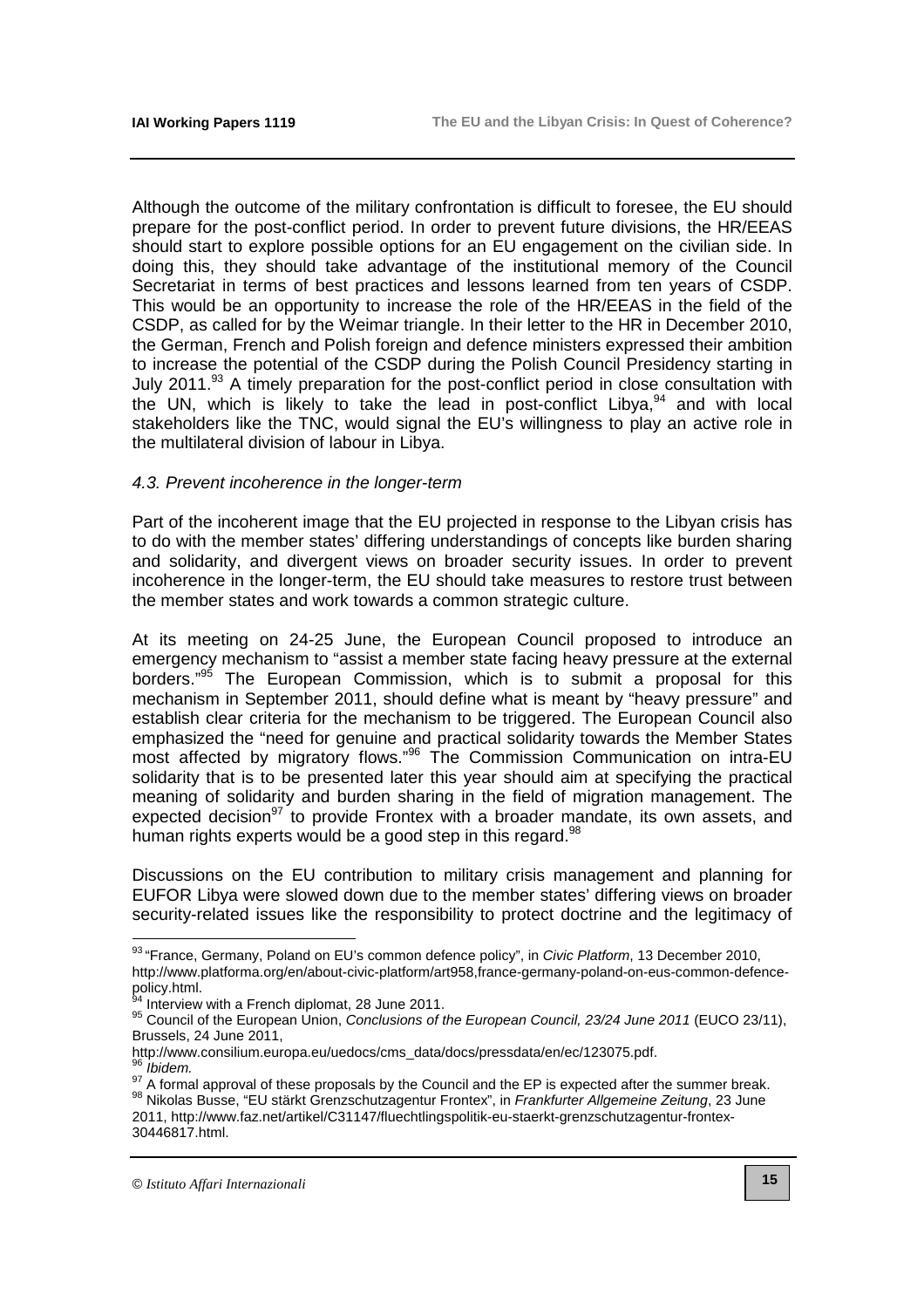humanitarian operations. If the EU is serious about progressively framing a "common Union defence policy",<sup>99</sup> it should promote an EU-level dialogue on these divisive issues. In the longer term, these discussions could feed into a new European Security Strategy, which would take account of the lessons learned and new security challenges facing the Union. These top-level discussions should be complemented by bottom-up measures fostering a common strategic culture. The EEAS should organize regular EU crisis management exercises,<sup>100</sup> bringing together officials from the EU-level institutions as well as staff from member state defence and foreign ministries.

# **5. Conclusion**

"The hour of Europe"<sup>101</sup> is yet to come. While there has been a multifaceted EU response to the Libyan crisis, nearly every facet of this response was marked by vertical incoherence. The recent institutional re-shuffling and the EEAS did not contribute to inter-institutional coherence. It is therefore of little surprise that there were no major breakthroughs in the multilateral division of labour.

However, there are reasons for hope. In the past, the EU has often grown stronger and more coherent through crises. This could be seen in the Balkans in the 1990s, where the failure to react to the crises was followed by the birth of the CSDP and a substantial stabilization effort bringing formerly crisis-ridden countries on the path towards EU membership. A more recent example is the Iraq crisis in 2003. Known as one of the peaks of the EU's vertical incoherence, the crisis was followed by the development of the European Security Strategy, a strategic document providing for the first time a common EU vision on security-related issues and threats.<sup>102</sup> After reviewing the European Foreign Policy Scorecard 2010,<sup>103</sup> Kundnani and Vaïsse concluded: "the EU performs badly where it is internally divided. It does better in areas where it has been bitterly divided in the past, but has been forced to put in place adequate tools and to harmonise national positions."<sup>104</sup>

In the Libyan case, the real test for the EU is yet to come. While it is "business as usual" if the EU fails to project hard power, the EU can hardly afford to fail in its role as soft power. In the light of the member states' diverging priorities and interests in the Southern Mediterranean, the EU should start now to prepare the ground for a coherent role in a post-conflict Libya. It should gradually increase the institutional leadership for coherence, prepare options for the medium term and work towards a common strategic culture to prevent incoherence in the longer term. In the past weeks and months, much

[http://www.ecfr.eu/scorecard/2010.](http://www.ecfr.eu/scorecard/2010) 

 $99$  Art. 42 (2) Treaty on the European Union.

<sup>100</sup> Hans Kundnani and Justin Vaïsse, "EU foreign policy: moving on from Libya", cit.

<sup>101</sup> Reference to Jacques Poos' famous statement at times of Yugoslavia's collapse.

<sup>102</sup> Erik Brattberg, Opportunities lost, opportunities seized: the Libya crisis as Europe's perfect storm, Brussels, European Policy Centre, June 2011 (Policy brief),

[http://www.epc.eu/documents/uploads/pub\\_1310\\_opportunities\\_lost.pdf.](http://www.epc.eu/documents/uploads/pub_1310_opportunities_lost.pdf)

<sup>&</sup>lt;sup>103</sup> The European Foreign Policy Scorecard, issued by the European Council on Foreign Relations, assesses the performance of the EU's member states and institutions in 80 policy areas related to foreign policy. See Justin Vaïsse and Hans Kundnani, European Foreign Policy Scorecard 2010, London : European Council on Foreign Relations, 2011 (ECFR publications, No. 29),

<sup>&</sup>lt;sup>104</sup> Hans Kundnani and Justin Vaïsse, "EU foreign policy: moving on from Libya", cit.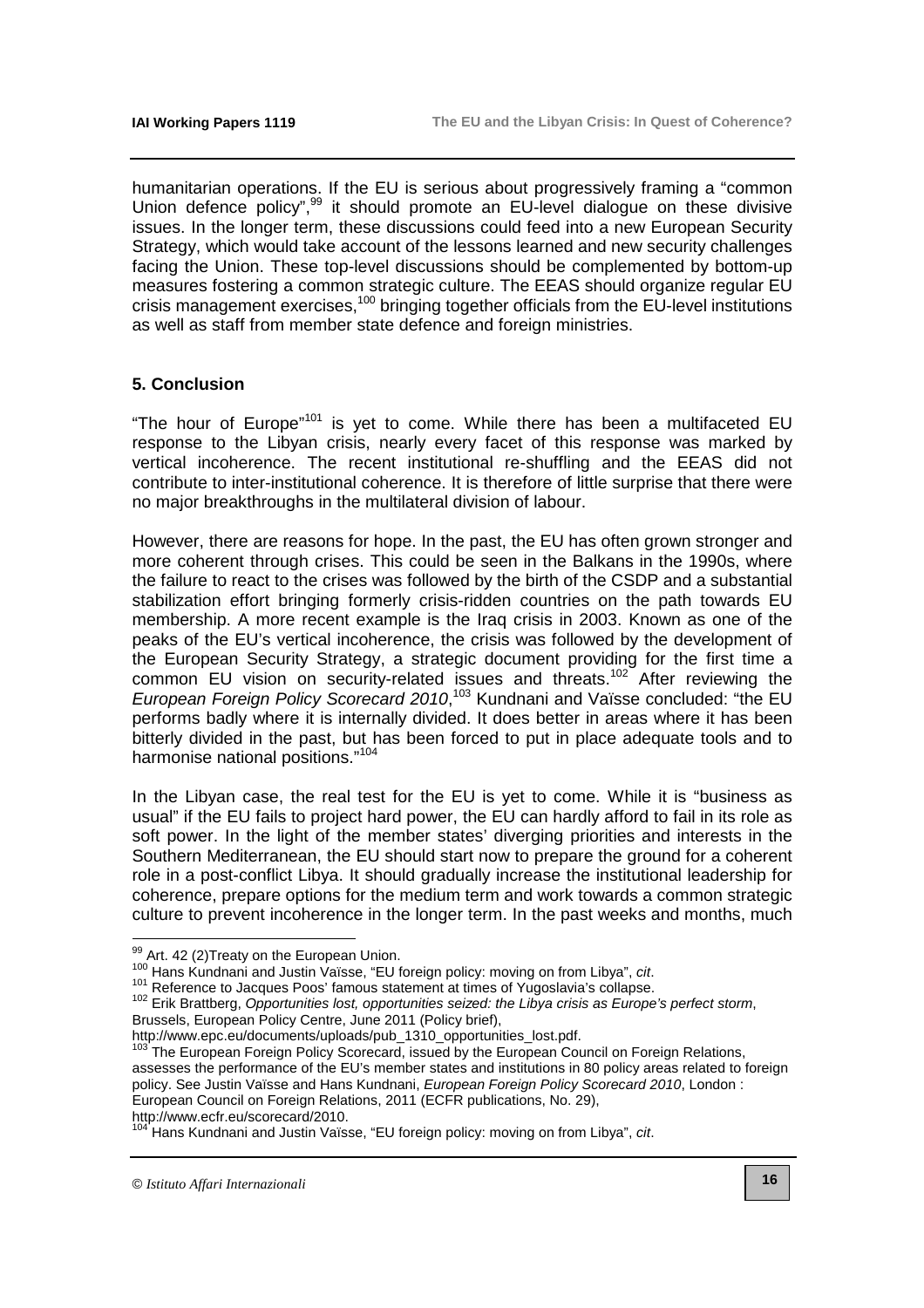of the EU's attention has been devoted to the economic struggles on the European side of the Mediterranean. But considering growing tensions in countries like Syria, Yemen and Bahrain and the increasing reluctance of the US to intervene in the EU's neighbourhood, the EU should learn its lessons from Libya today, rather than tomorrow.

Updated: 8 July 2011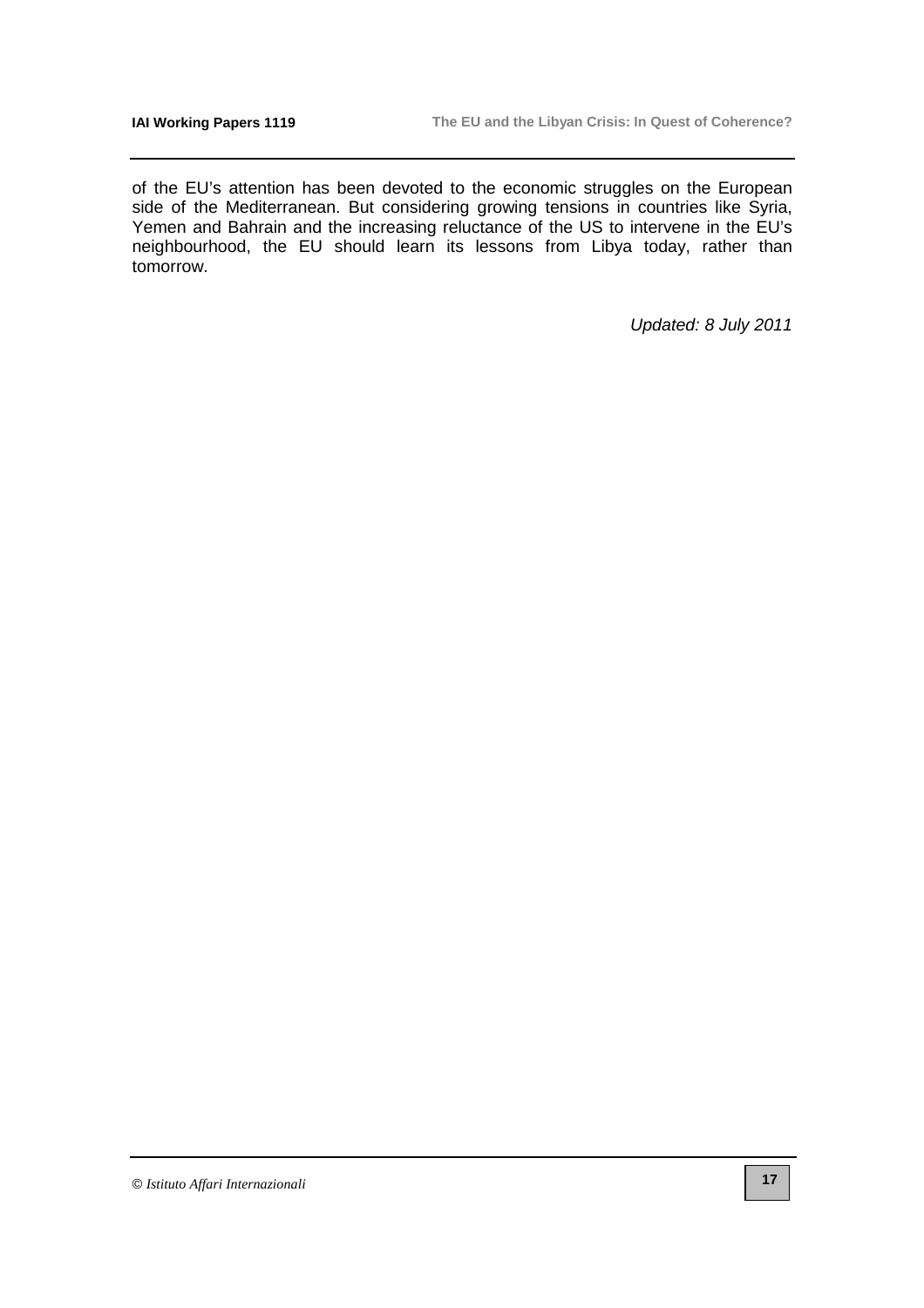### **References**

Sebastian Bloching, "CSDP and EU Mission Update, April 2011", in European Security Review - ESR Briefing, No. 3 (15 April 2011), http://www.isis[europe.org/pdf/2011\\_artrel\\_628\\_esrbriefing3csdpupdate.pdf.](http://www.isis-europe.org/pdf/2011_artrel_628_esrbriefing3csdpupdate.pdf)

Erik Brattberg, Opportunities lost, opportunities seized: the Libya crisis as Europe's perfect storm, Brussels, European Policy Centre, June 2011 (Policy brief), [http://www.epc.eu/documents/uploads/pub\\_1310\\_opportunities\\_lost.pdf.](http://www.epc.eu/documents/uploads/pub_1310_opportunities_lost.pdf) 

Council of the European Union, Conclusions of the European Council, 23/24 June 2011 (EUCO 23/11), Brussels, 24 June 2011, [http://www.consilium.europa.eu/uedocs/cms\\_data/docs/pressdata/en/ec/123075.pdf.](http://www.consilium.europa.eu/uedocs/cms_data/docs/pressdata/en/ec/123075.pdf)

Council of the European Union, Council Conclusions on the management of migration from the Southern Neighbourhood, 3081st Justice and Home Affairs Council meeting, Luxembourg, 11-12 April 2011(8692/11 Presse 93),

[http://www.consilium.europa.eu/uedocs/cms\\_data/docs/pressdata/en/jha/121479.pdf.](http://www.consilium.europa.eu/uedocs/cms_data/docs/pressdata/en/jha/121479.pdf)

Council of the European Union, Council Decision 2011/137/CFSP of 28 February 2011 concerning restrictive measures in view of the situation in Libya, Brussels, 28 February 2011, http://eur-

[lex.europa.eu/LexUriServ/LexUriServ.do?uri=OJ:L:2011:058:0053:0062:EN:PDF.](http://eur-lex.europa.eu/LexUriServ/LexUriServ.do?uri=OJ:L:2011:058:0053:0062:EN:PDF) 

Council of the European Union, Council Decision 2011/210/CFSP of 1 April 2011 on a European Union military operation in support of humanitarian assistance operations in response to the crisis situation in Libya (EUFOR Libya), Brussels, 1 April 2011, http://eur-

[lex.europa.eu/LexUriServ/LexUriServ.do?uri=OJ:L:2011:089:0017:0020:en:PDF.](http://eur-lex.europa.eu/LexUriServ/LexUriServ.do?uri=OJ:L:2011:089:0017:0020:en:PDF) 

Council of the European Union, Declaration by the High Representative, Catherine Ashton, on behalf of the European Union on events in Libya (6795/1/11 Presse 33), Brussels, 20 February 2011,

[http://www.consilium.europa.eu/uedocs/cms\\_data/docs/pressdata/en/cfsp/119397.pdf.](http://www.consilium.europa.eu/uedocs/cms_data/docs/pressdata/en/cfsp/119397.pdf)

Council of the European Union, Declaration by the High Representative Catherine Ashton on behalf of the European Union on Libya (6966/1/11 REV 1 Presse 36), Brussels, 23 February 2011,

[http://www.consilium.europa.eu/uedocs/cms\\_data/docs/pressdata/en/cfsp/119453.pdf.](http://www.consilium.europa.eu/uedocs/cms_data/docs/pressdata/en/cfsp/119453.pdf)

Council of the European Union, Declaration of the Extraordinary European Council, 11 March 2011 (EUCO 7/1/11 REV 1), Brussels, 20 April 2011, [http://www.consilium.europa.eu/uedocs/cms\\_data/docs/pressdata/en/ec/119780.pdf.](http://www.consilium.europa.eu/uedocs/cms_data/docs/pressdata/en/ec/119780.pdf)

Council of the European Union, Libya: Six ports targeted by new EU sanctions (11221/11 Presse 167), Brussels, 7 June 2011,

[http://www.consilium.europa.eu/uedocs/cms\\_data/docs/pressdata/EN/foraff/122446.pdf](http://www.consilium.europa.eu/uedocs/cms_data/docs/pressdata/EN/foraff/122446.pdf)

© *Istituto Affari Internazionali*

.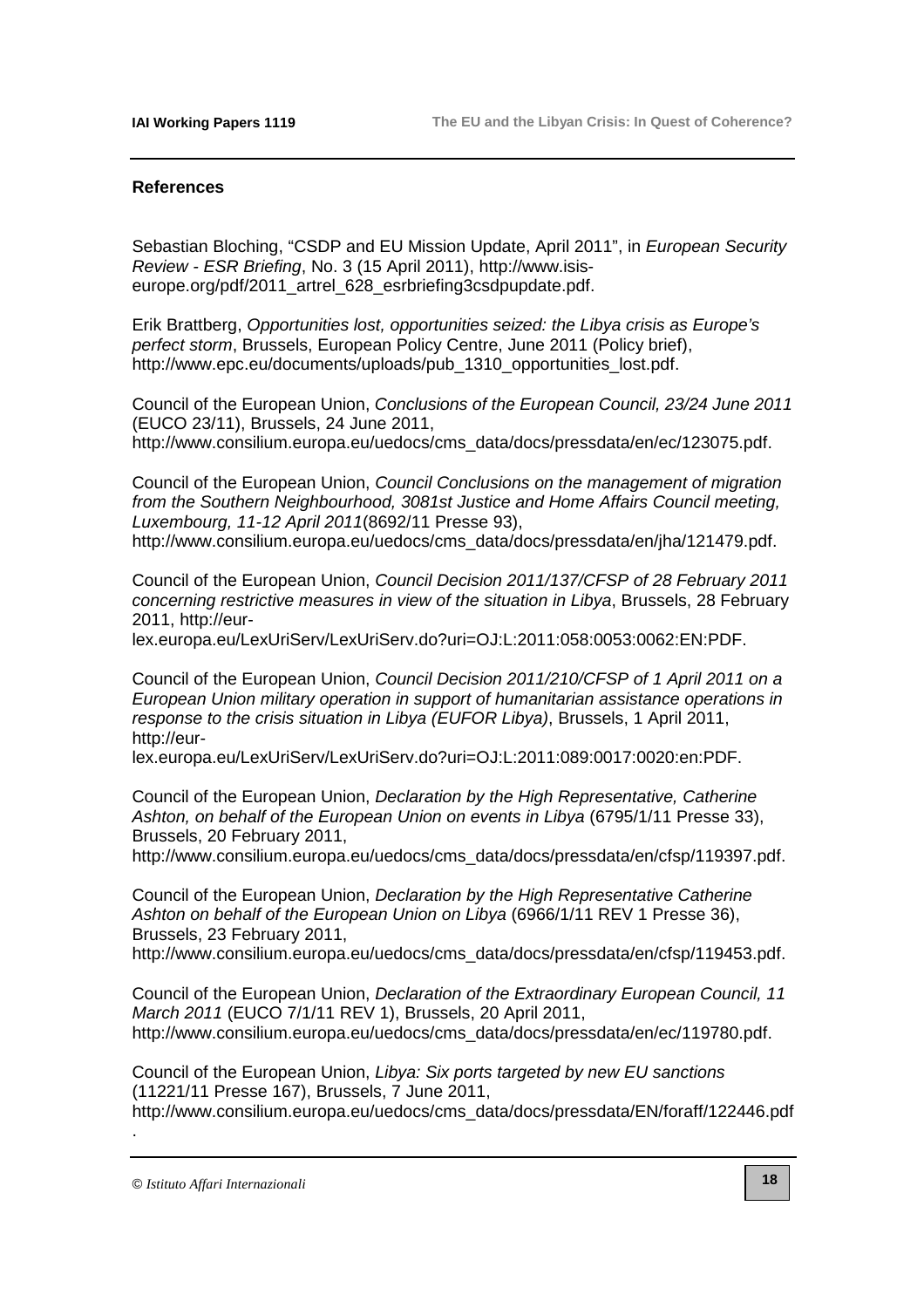Council of the European Union, A Secure Europe in a Better World. European Security Strategy, Brussels, 12 December 2003,

[http://www.consilium.europa.eu/uedocs/cmsUpload/78367.pdf.](http://www.consilium.europa.eu/uedocs/cmsUpload/78367.pdf)

Council of the European Union, Statement by Herman Van Rompuy, President of the European Council, on the developments in the EU's Southern neighbourhood (PCE 048/11), Prague, 23 February 2011,

[http://www.consilium.europa.eu/uedocs/cms\\_data/docs/pressdata/en/ec/119450.pdf.](http://www.consilium.europa.eu/uedocs/cms_data/docs/pressdata/en/ec/119450.pdf)

European Commission, Concept Note Libya - Country Strategy Paper and National Indicative Programme 2011-2013, April 2009, [http://ec.europa.eu/world/enp/mid\\_term\\_review/final\\_concept\\_note\\_libya\\_en.pdf.](http://ec.europa.eu/world/enp/mid_term_review/final_concept_note_libya_en.pdf)

European Commission, Statement by President Barroso following his meeting with Navi Pillay, United Nations High Commissioner for Human Rights (Speech/11/121), Brussels, 23 February 2011,

[http://europa.eu/rapid/pressReleasesAction.do?reference=SPEECH/11/121.](http://europa.eu/rapid/pressReleasesAction.do?reference=SPEECH/11/121) 

European Commission, Statement by President Barroso on the situation in North Africa (Speech/11/137), Brussels, 2 March 2011, [http://europa.eu/rapid/pressReleasesAction.do?reference=SPEECH/11/137.](http://europa.eu/rapid/pressReleasesAction.do?reference=SPEECH/11/137) 

European Commission - ECHO, Libyan Crisis, Factsheet, 21 June 2011, [http://ec.europa.eu/echo/files/aid/countries/libya\\_factsheet.pdf.](http://ec.europa.eu/echo/files/aid/countries/libya_factsheet.pdf)

European Parliament, Buzek on the situation in Libya, Warsaw, 21 February 2011, [http://www.europarl.europa.eu/president/view/en/press/press\\_release/2011/2011-](http://www.europarl.europa.eu/president/view/en/press/press_release/2011/2011-February/press_release-2011-February-28.html) February/press\_release-2011-February-28.html.

German Federal Foreign Office, Policy statement by Federal Minister Westerwelle in the German Bundestag on current developments in Libya (UN Resolution), Berlin, 18 March 2011, http://www.auswaertiges-

[amt.de/EN/Infoservice/Presse/Reden/2011/110318\\_BM\\_Regierungserkl%C3%A4rung](http://www.auswaertiges-amt.de/EN/Infoservice/Presse/Reden/2011/110318_BM_Regierungserkl%C3%A4rung) \_Libyen.html.

International Energy Agency, Facts on Libya: oil and gas, 21 February 2011, http://www.iea.org/files/facts\_libya.pdf.

International Institute for Strategic Studies, "War in Libya: Europe's confused response", in Strategic Comments, Vol. 17, No. 18, April 2011, [http://www.iiss.org/publications/strategic-comments/past-issues/volume-17-](http://www.iiss.org/publications/strategic-comments/past-issues/volume-17-2011/april/war-in-libya-europes-confused-response) 2011/april/war-in-libya-europes-confused-response.

International Organization for Migration, IOM Response to the Libyan Crisis. External Situation Report, 14 June 2011, http://www.migration[crisis.com/libya/page\\_sitreps/extsitreps/external\\_sit\\_rep\\_14th\\_june.pdf.](http://www.migration-crisis.com/libya/page_sitreps/extsitreps/external_sit_rep_14th_june.pdf)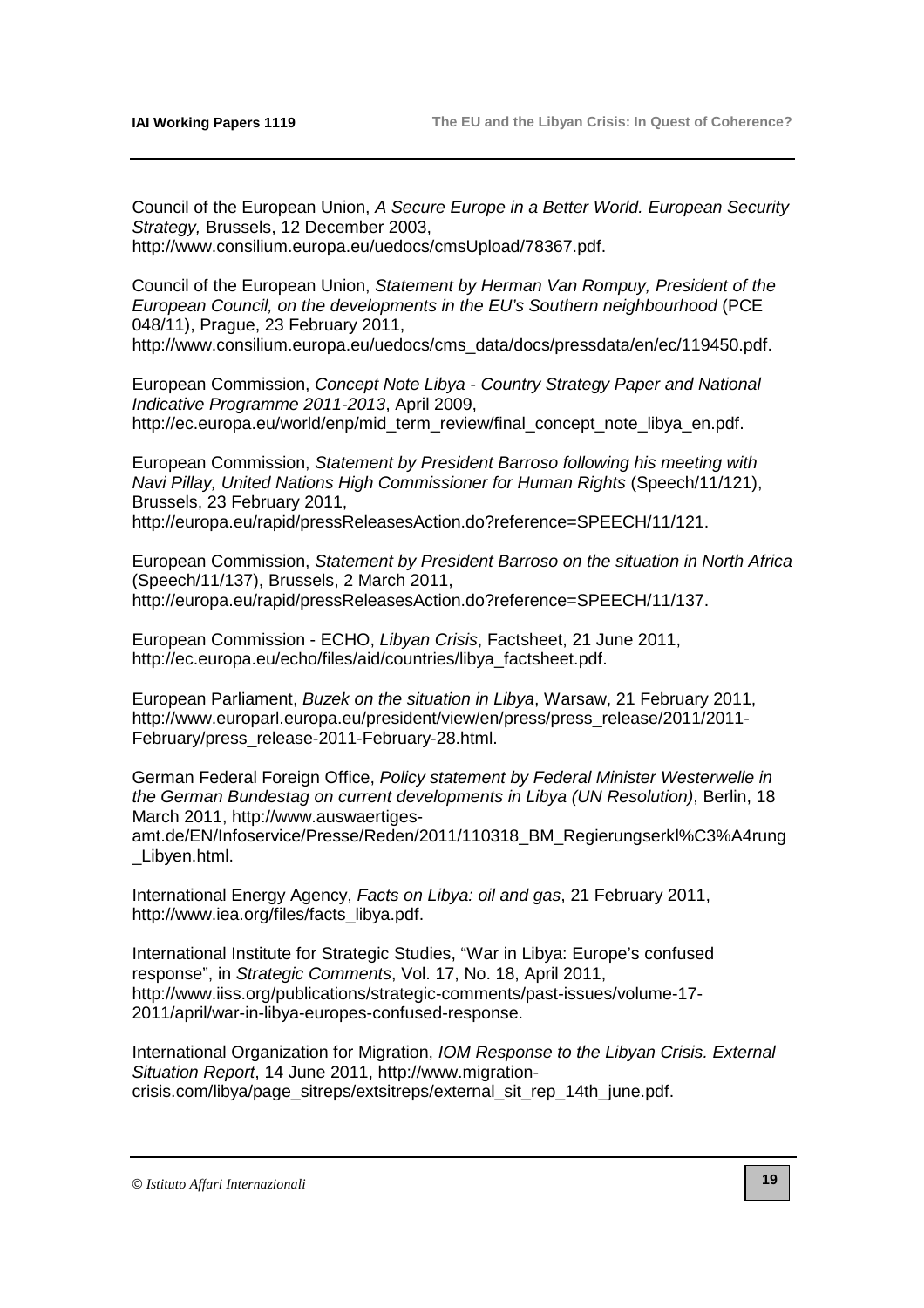Italian Ministry of Foreign Affairs, Focus-Libya: Frattini, the NTC is Italy's only interlocutor, 4 April 2011,

[http://www.esteri.it/mae/en/sala\\_stampa/archivionotizie/approfondimenti/2011/04/2011](http://www.esteri.it/mae/en/sala_stampa/archivionotizie/approfondimenti/2011/04/2011) 0404 FocusLibia frattini Cnt.htm.

Ska Keller et al., Frontex Agency: Which guarantees for human rights?, Brussels, Greens/EFA in European Parliament in collaboration with Migreurop, March 2011, [http://www.migreurop.org/IMG/pdf/Frontex-PE-Mig-ENG.pdf.](http://www.migreurop.org/IMG/pdf/Frontex-PE-Mig-ENG.pdf)

Hans Kundnani and Justin Vaïsse, "EU foreign policy: moving on from Libya", in openDemocracy[, 15 April 2011, http://www.opendemocracy.net/hans-kundnani-justin](http://www.opendemocracy.net/hans-kundnani-justin-va�sse/eu-foreign-policy-moving-on-from-libya)vaïsse/eu-foreign-policy-moving-on-from-libya.

Gustav Lindstrom, The European External Action Service: Implications and Challenges, Geneva, Geneva Centre for Security Policy, November 2010 (GCSP Policy Paper, No. 8), [http://www.gcsp.ch/content/download/3800/35095/download.](http://www.gcsp.ch/content/download/3800/35095/download) 

Sally McNamara, The Crisis in Libya Exposes a Litany of Failed EU Policies, Washington, The Heritage Foundation, 3 March 2011 (Web Memo, No. 3178), [http://www.heritage.org/research/reports/2011/03/the-crisis-in-libya-exposes-a-litany-of](http://www.heritage.org/research/reports/2011/03/the-crisis-in-libya-exposes-a-litany-of-failed-eu-policies)failed-eu-policies.

Antonio Missiroli (ed.), Coherence for Security Policy: Debates, Cases, Assessments, Paris, WEU Institute for Security Studies, June 2001 (Occasional Papers, No. 27), [http://www.iss.europa.eu/uploads/media/occ027.pdf.](http://www.iss.europa.eu/uploads/media/occ027.pdf) 

Michele Simone, "Q&A: Working for refugees on Europe's outer borders", in UNHCR News Stories, 10 May 2010, [http://www.unhcr.org/4bf29c8b6.html.](http://www.unhcr.org/4bf29c8b6.html)

UN Security Council, Resolution 1970 (2011) (S/RES/1970 (2011)), 26 February 2011, [http://www.un.org/Docs/journal/asp/ws.asp?m=S/RES/1970%20%282011%29.](http://www.un.org/Docs/journal/asp/ws.asp?m=S/RES/1970%20%282011%29) 

UN Security Council, Resolution 1973 (2011) (S/RES/1973 (2011)), 17 March 2011, [http://www.un.org/Docs/journal/asp/ws.asp?m=S/RES/1973%20%282011%29.](http://www.un.org/Docs/journal/asp/ws.asp?m=S/RES/1973%20%282011%29) 

U.S. Department of State, Update: U.S. Government Humanitarian Assistance in Response to the Libya Crisis, Fact Sheet, 9 June 2011, [http://www.state.gov/r/pa/prs/ps/2011/06/165315.htm.](http://www.state.gov/r/pa/prs/ps/2011/06/165315.htm)

Justin Vaïsse and Hans Kundnani, European Foreign Policy Scorecard 2010, London : European Council on Foreign Relations, 2011 (ECFR publications, No. 29), [http://www.ecfr.eu/scorecard/2010.](http://www.ecfr.eu/scorecard/2010) 

Helen Versluys, "Coherence in EU external action: the case of humanitarian aid", Paper presented at the 10th Biennial EUSA Conference, 17-19 May 2007, [http://aei.pitt.edu/8057/1/versluys-h-05g.pdf.](http://aei.pitt.edu/8057/1/versluys-h-05g.pdf) 

#### © *Istituto Affari Internazionali*